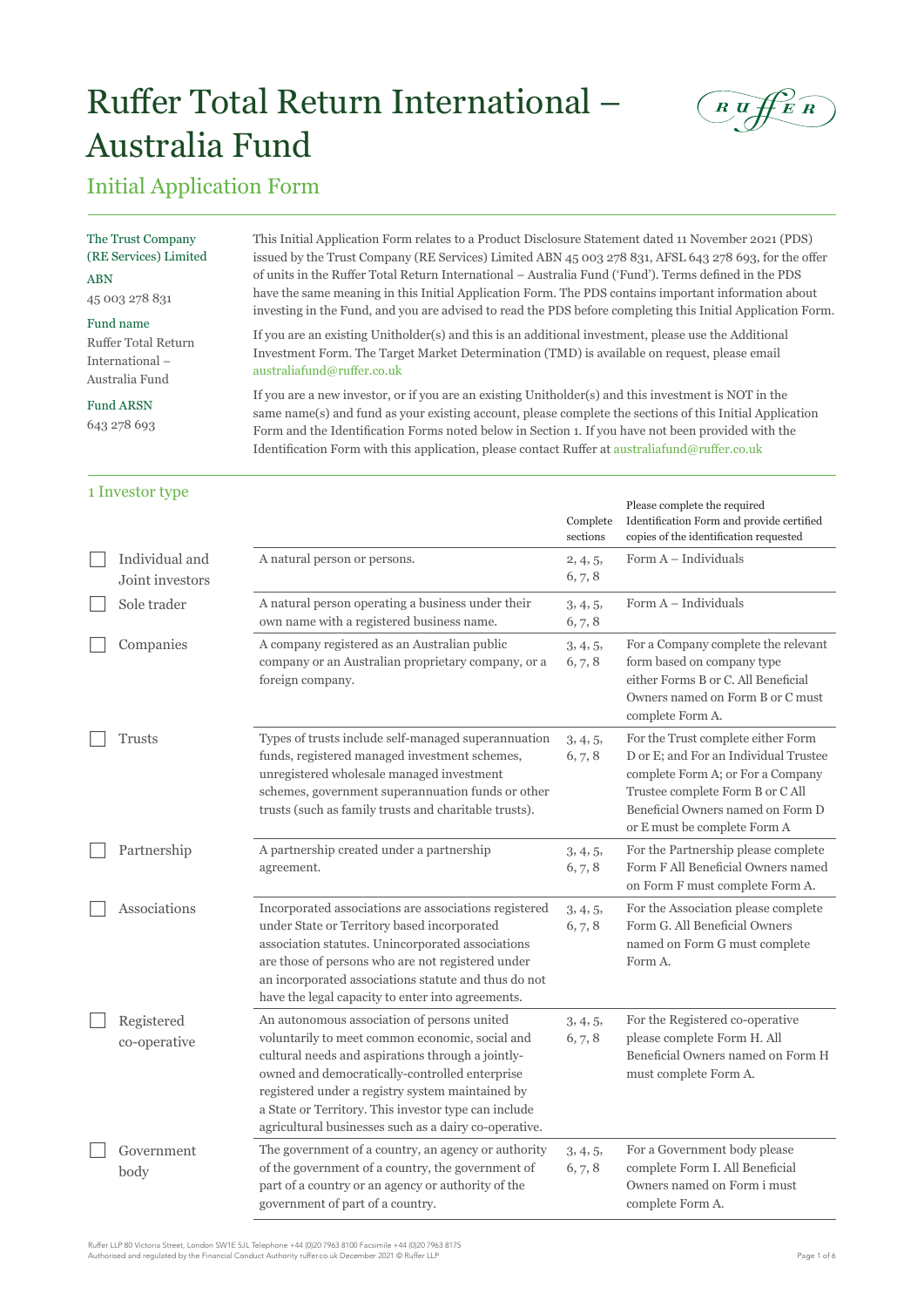# 2 Individuals and joint account holders investor details

| Applicant 1                                                                             | Investor type $\Box$ Individual    |               |            |                                                                                                                                                                                                                                                                                      |                       |          |  |
|-----------------------------------------------------------------------------------------|------------------------------------|---------------|------------|--------------------------------------------------------------------------------------------------------------------------------------------------------------------------------------------------------------------------------------------------------------------------------------|-----------------------|----------|--|
| Full name                                                                               | Title                              | Given<br>name |            |                                                                                                                                                                                                                                                                                      |                       |          |  |
|                                                                                         | Surname                            |               |            |                                                                                                                                                                                                                                                                                      |                       |          |  |
| Australian Tax<br>File Number                                                           |                                    |               |            |                                                                                                                                                                                                                                                                                      | Occupation            |          |  |
| Residential address<br>Street address 1<br>Street address 2                             |                                    |               |            |                                                                                                                                                                                                                                                                                      |                       |          |  |
|                                                                                         | Suburb                             |               |            |                                                                                                                                                                                                                                                                                      | State                 | Postcode |  |
|                                                                                         | Country                            |               |            |                                                                                                                                                                                                                                                                                      |                       |          |  |
| Postal address<br>(if different to residential)<br>Street address 1<br>Street address 2 |                                    |               |            |                                                                                                                                                                                                                                                                                      |                       |          |  |
|                                                                                         | Suburb                             |               |            |                                                                                                                                                                                                                                                                                      | State                 | Postcode |  |
|                                                                                         | Country                            |               |            |                                                                                                                                                                                                                                                                                      |                       |          |  |
|                                                                                         | Telephone<br><b>Business hours</b> |               |            |                                                                                                                                                                                                                                                                                      | Non-business<br>hours |          |  |
|                                                                                         | Mobile                             |               |            |                                                                                                                                                                                                                                                                                      | Email                 |          |  |
| Preferred contact<br>method                                                             |                                    |               |            | I consent to receive all investor correspondence by email to the email address provided.<br>I wish to receive all investor correspondence by post to the postal address provided.<br>I nominate my financial advisor, as noted in section 6, to receive all investor correspondence. |                       |          |  |
| <b>Applicant 2</b>                                                                      | Investor type                      |               | Individual |                                                                                                                                                                                                                                                                                      |                       |          |  |
| (if applicable)<br>Full name                                                            | Title                              | Given<br>name |            |                                                                                                                                                                                                                                                                                      |                       |          |  |
|                                                                                         | Surname                            |               |            |                                                                                                                                                                                                                                                                                      |                       |          |  |
| Australian Tax<br>File Number                                                           |                                    |               |            |                                                                                                                                                                                                                                                                                      | Occupation            |          |  |
| Residential address<br>Street address 1<br>Street address 2                             |                                    |               |            |                                                                                                                                                                                                                                                                                      |                       |          |  |
|                                                                                         | Suburb                             |               |            |                                                                                                                                                                                                                                                                                      | State                 | Postcode |  |
|                                                                                         | Country                            |               |            |                                                                                                                                                                                                                                                                                      |                       |          |  |
| Postal address<br>(if different to residential)<br>Street address 1                     |                                    |               |            |                                                                                                                                                                                                                                                                                      |                       |          |  |
| Street address 2                                                                        | Suburb                             |               |            |                                                                                                                                                                                                                                                                                      | State                 | Postcode |  |
|                                                                                         | Country                            |               |            |                                                                                                                                                                                                                                                                                      |                       |          |  |
|                                                                                         | Telephone<br><b>Business hours</b> |               |            |                                                                                                                                                                                                                                                                                      | Non-business<br>hours |          |  |
|                                                                                         | Mobile                             |               |            |                                                                                                                                                                                                                                                                                      | Email                 |          |  |
| Preferred contact<br>method                                                             |                                    |               |            | I consent to receive all investor correspondence by email to the email address provided.<br>I wish to receive all investor correspondence by post to the postal address provided.                                                                                                    |                       |          |  |

 $\Box$  I wish to receive all investor correspondence by post to the postal address provided. I nominate my financial advisor, as noted in section 6, to receive all investor correspondence.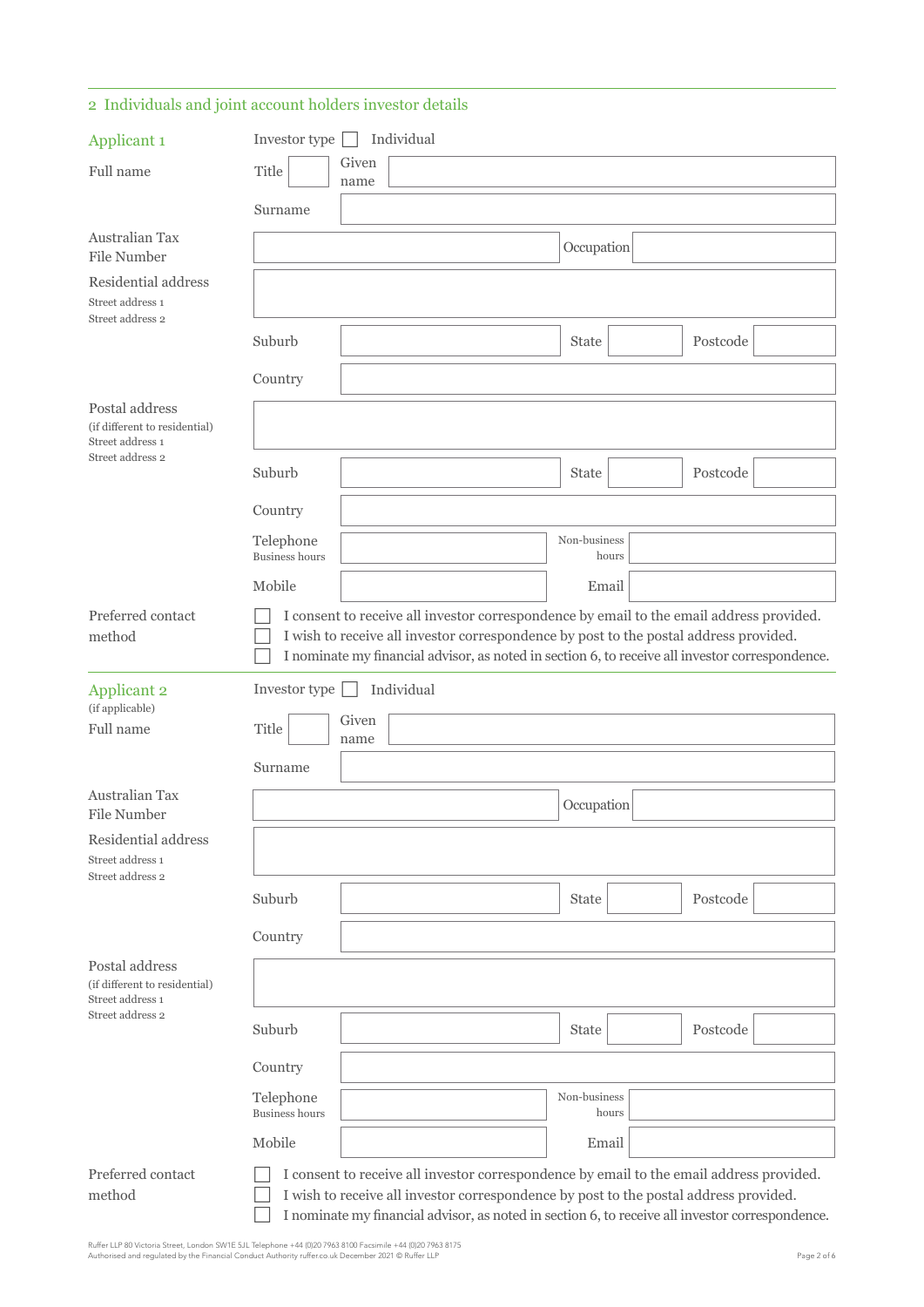| 3 All other account holders investor details                                                                                            |                                                       |                                                                                                                                                                                   |                               |                                                         |          |  |
|-----------------------------------------------------------------------------------------------------------------------------------------|-------------------------------------------------------|-----------------------------------------------------------------------------------------------------------------------------------------------------------------------------------|-------------------------------|---------------------------------------------------------|----------|--|
| Investor type/<br>capacity                                                                                                              | Company<br>Sole trader<br><b>Trust</b><br>Partnership |                                                                                                                                                                                   |                               | Association<br>Co-operative<br>Government body<br>Other |          |  |
| Full name                                                                                                                               |                                                       |                                                                                                                                                                                   |                               |                                                         |          |  |
| of company/ business if<br>sole trader/trust (including<br>trustee details/partnership/<br>association/co-operative/<br>government body | <b>Tax File</b><br>Number                             |                                                                                                                                                                                   | <b>ABN</b><br>(if applicable) |                                                         |          |  |
| Principal business<br>activity                                                                                                          |                                                       |                                                                                                                                                                                   |                               |                                                         |          |  |
| Address<br>Street address 1<br>Street address 2                                                                                         |                                                       |                                                                                                                                                                                   |                               |                                                         |          |  |
|                                                                                                                                         | Suburb                                                |                                                                                                                                                                                   | <b>State</b>                  |                                                         | Postcode |  |
|                                                                                                                                         | Country                                               |                                                                                                                                                                                   |                               |                                                         |          |  |
|                                                                                                                                         | Telephone<br><b>Business hours</b>                    |                                                                                                                                                                                   | Mobile                        |                                                         |          |  |
|                                                                                                                                         | Fax                                                   |                                                                                                                                                                                   | Email                         |                                                         |          |  |
| Preferred contact<br>method                                                                                                             |                                                       | I consent to receive all investor correspondence by email to the email address provided.<br>I wish to receive all investor correspondence by post to the postal address provided. |                               |                                                         |          |  |

# 4 Authorised representative details

Complete this section if you wish to appoint a person to act in a legal capacity as your authorised representative and to operate your investment in the Fund on your behalf. In general, an authorised representative can do everything you can do with your investment, except appoint another authorised representative.

We may act on the sole instructions of the authorised representative until you advise us in writing that the appointment of your authorised representative has terminated. We may also terminate or vary an

appointment of an authorised representative by giving you 14 days prior notice.

If an authorised representative is a partnership or a company, any one of the partners or any Director of the company is individually deemed to have the powers of the authorised representative.

Please attach a certified copy of your Power of Attorney. For information on how to certify your document please refer to the Certification Information Sheet.

| Authorised<br>representative              | Title   | Given<br>name |  |      |  |
|-------------------------------------------|---------|---------------|--|------|--|
|                                           | Surname |               |  |      |  |
| Signature of authorised<br>representative |         |               |  | Date |  |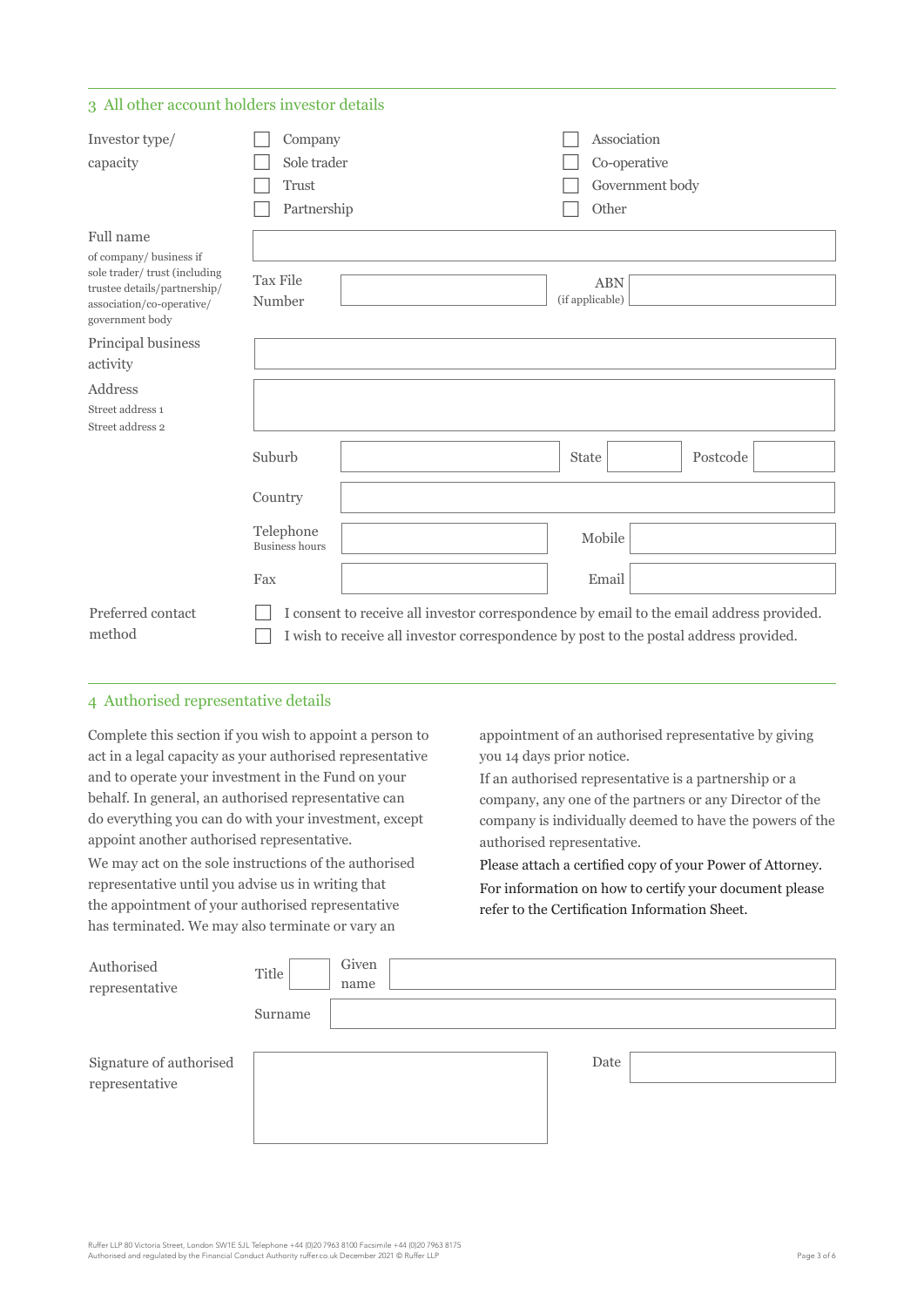# 5 Investment details

| Share class<br>(if applying into a specific class)<br>Source of funds<br>being invested<br>(choose most relevant) | <b>Business activities</b> | Retirement income<br>Employment income                                                                       | Investment amount<br>(subject to minimums) | Inheritance/gifts<br>Financial investments<br>Other                      |                                                                                                                                                                                                                                   |
|-------------------------------------------------------------------------------------------------------------------|----------------------------|--------------------------------------------------------------------------------------------------------------|--------------------------------------------|--------------------------------------------------------------------------|-----------------------------------------------------------------------------------------------------------------------------------------------------------------------------------------------------------------------------------|
|                                                                                                                   | Sale of assets             |                                                                                                              |                                            |                                                                          |                                                                                                                                                                                                                                   |
| Payment method                                                                                                    | Cheque, payable to         | Ruffer Total Return International -<br>Australia Fund Application                                            |                                            | Bank<br>Acct name<br><b>BSB</b><br>Acct number 228302750<br><b>SWIFT</b> | Direct credit/Electronic Funds Transfer<br>National Australia Bank<br>Mainstream Fund Services Pty Ltd<br>as custodian for Ruffer Total Return<br>International - Australia Fund<br>Application Account<br>082-401<br>NATAAU3303M |
| Distribution payment<br>instructions (choose one)                                                                 |                            | Reinvest my distributions in the relevant Fund<br>Pay my distributions directly to my nominated bank account |                                            |                                                                          |                                                                                                                                                                                                                                   |
| Your distribution<br>bank account                                                                                 | Bank                       |                                                                                                              |                                            | Account name                                                             |                                                                                                                                                                                                                                   |
| details                                                                                                           | <b>BSB</b>                 |                                                                                                              |                                            | Account number                                                           |                                                                                                                                                                                                                                   |
| Redemption account<br>If you require a separate account                                                           | <b>Bank</b>                |                                                                                                              |                                            | Account name                                                             |                                                                                                                                                                                                                                   |
| for redemption payments, please<br>provide details                                                                | <b>BSB</b>                 |                                                                                                              |                                            | Account number                                                           |                                                                                                                                                                                                                                   |
| Savings plan (if applicable)                                                                                      |                            |                                                                                                              |                                            |                                                                          |                                                                                                                                                                                                                                   |

# 6 Financial advisor details

By filling out this section you nominate and consent the named financial advisor access to your information.

| Advisor name (full name)                                                                 |                                    |                                                                                                                                                                                                       | Name of<br>advisory firm              |   |          |  |
|------------------------------------------------------------------------------------------|------------------------------------|-------------------------------------------------------------------------------------------------------------------------------------------------------------------------------------------------------|---------------------------------------|---|----------|--|
| Name of dealer group                                                                     |                                    |                                                                                                                                                                                                       | AFSL or AFSL<br>representative number |   |          |  |
| Address<br>Street address 1<br>Street address 2                                          |                                    |                                                                                                                                                                                                       |                                       |   |          |  |
|                                                                                          | Suburb                             |                                                                                                                                                                                                       | <b>State</b>                          |   | Postcode |  |
|                                                                                          | Country                            |                                                                                                                                                                                                       |                                       |   |          |  |
|                                                                                          | Telephone<br><b>Business hours</b> |                                                                                                                                                                                                       | Mobile                                |   |          |  |
|                                                                                          | Fax                                |                                                                                                                                                                                                       | Email                                 |   |          |  |
| If you have elected your<br>financial advisor to receive<br>all investor correspondence, |                                    | I consent to receive all investor correspondence by email to the email address provided above.<br>I wish to receive all investor correspondence by post to the address provided above.                |                                       |   |          |  |
| please confirm the advisor's<br>preferred contact method                                 |                                    | By completing this section you are providing consent for us to redeem a sufficient number of units from<br>your investment at the end of each month to pay the financial advisor the following fees - |                                       |   |          |  |
|                                                                                          | Flat % of                          | 0/                                                                                                                                                                                                    | Dollar remuneration                   | Ⴐ |          |  |

| 1 1ac 70 OT<br>remuneration | % | D'UILLE I CHILLINT ALIUII<br>per month (inc GST) |  |
|-----------------------------|---|--------------------------------------------------|--|
|                             |   |                                                  |  |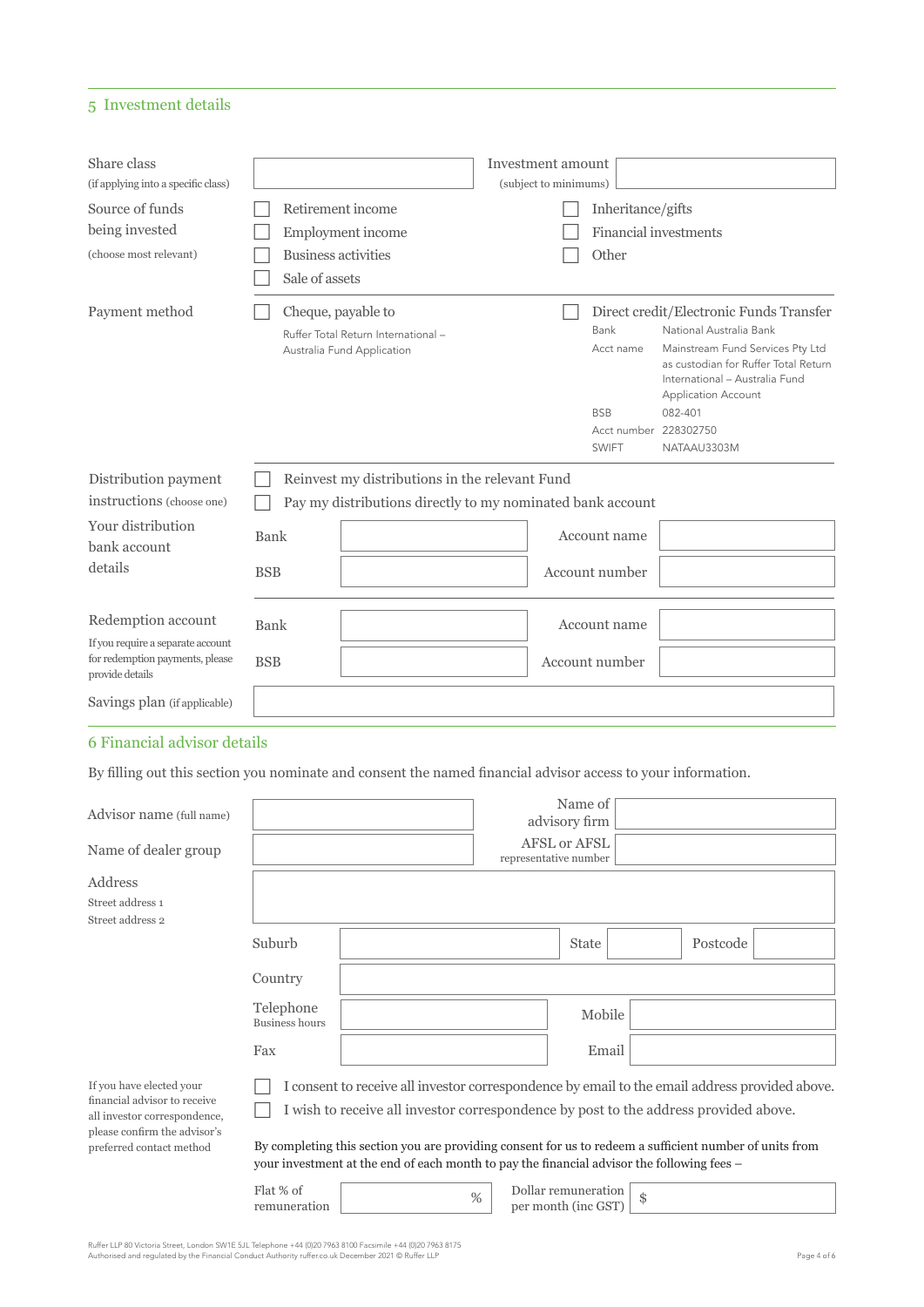# 7 Declaration

I/we declare and agree each of the following –

- I/we have read the current PDS to which this application applies and have received and accepted the offer in it.
- My/our application is true and correct.
- I am/we are bound by any terms and conditions contained in the current PDS and the provisions of the constitution of the Fund as amended from time to time.
- I/we have legal power to invest.
- If this is a joint application, each of us agrees that our investment is as joint tenants. Each of us is able to operate the account and bind the other to any transaction including investments or withdrawals by any available method.
- If investing as trustee on behalf of a super fund or trust, I/we confirm that I am/we are acting in accordance with my/our designated powers and authority under the relevant trust deed. In the case of a super fund, I/we also confirm that it is a complying fund under the Superannuation Industry (Supervision) Act 1993.
- I/we acknowledge that none of the Trust Company (RE Services) Limited ABN 45 003 278 831 or any of their related entities, officers or employees or any related company or any of the appointed service providers including the investment manager and custodian guarantee the repayment of capital or the performance of the Fund or of any particular rate of return by the Fund.
- I/we agree to the anti-money laundering and counter-terrorism financing statements contained in the PDS. I/we agree to provide further information or personal details to the Trust Company (RE Services) Limited and the custodian if required to meet their obligations under any anti-money laundering and counter-terrorism law and regulations, and acknowledge that processing or my/our application may be delayed and will be processed at the unit price applicable for the business day on which all required information has been received and verified.
- I/we have read and understood the privacy disclosure as detailed in the PDS. I/we consent to my/our personal information being collected, held, used and disclosed in accordance with the privacy disclosure. I/we consent to the Trust Company (RE Services) Limited disclosing this information to my/ our financial adviser (named in this form) for units in the Fund. Where the financial adviser no longer acts on my/our behalf, I/we will notify the Trust Company (RE Services) Limited of the change.
- If I/we have appointed an authorised representative, I/we release, discharge and indemnify the Trust Company (RE Services) Limited from any loss, expense, action or other liability which may be suffered by, brought against me/us or the Trust Company (RE Services) Limited for any action or omissions by the authorised representative whether authorised by me/us or not.
- If I/we have appointed a financial adviser, payment to the financial adviser of the amount stated in section 6, which includes any amounts invested under the Savings Plan.
- I/we certify that the information provided in the separate ID forms, including information relating to tax-related requirements, is reasonable based on verifiable documentation.

I/we acknowledge and agree that

– The Trust Company (RE Services) Limited may be required to pass on my/our personal information or information about my/our investment to the relevant regulatory authorities, including for compliance with anti-money laundering and counter-terrorism law and regulations as well as any tax-related requirements for tax residents of other countries.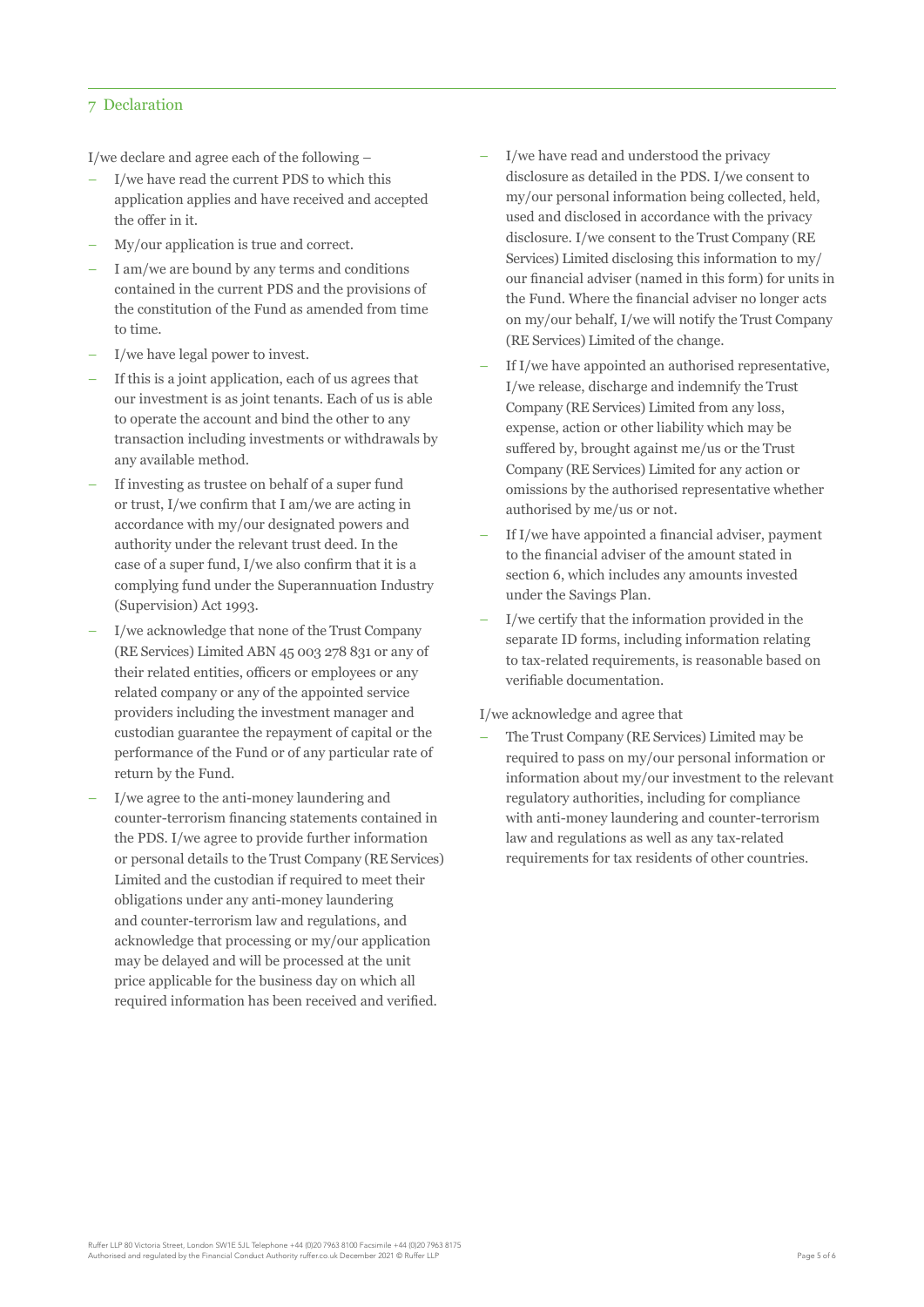# 8 Signatures

Joint applicants must both sign, For Individual Trustee Trust/Superannuation Funds each individual Trustee must sign. For Corporate Trustee Trust/Superannuation Funds, two Directors, a Director and Secretary or Sole Director must sign

| <b>Applicant 1</b>                    |                                                                                                                                                                                                                                                                                                                                                                                                      |      |                                  |
|---------------------------------------|------------------------------------------------------------------------------------------------------------------------------------------------------------------------------------------------------------------------------------------------------------------------------------------------------------------------------------------------------------------------------------------------------|------|----------------------------------|
| Signature                             |                                                                                                                                                                                                                                                                                                                                                                                                      |      |                                  |
| Full name                             |                                                                                                                                                                                                                                                                                                                                                                                                      | Date |                                  |
| Capacity<br>(mandatory for companies) | Sole Director and Company Secretary<br>Director<br>Secretary                                                                                                                                                                                                                                                                                                                                         |      | Non-corporate trustee<br>Partner |
| <b>Applicant 2</b>                    |                                                                                                                                                                                                                                                                                                                                                                                                      |      |                                  |
| Signature                             |                                                                                                                                                                                                                                                                                                                                                                                                      |      |                                  |
| Full name                             |                                                                                                                                                                                                                                                                                                                                                                                                      | Date |                                  |
| Capacity<br>(mandatory for companies) | Director<br>Secretary                                                                                                                                                                                                                                                                                                                                                                                |      | Non-corporate trustee<br>Partner |
|                                       | Please post your original signed Initial Application Form, Identification Forms and certified<br>copies of your identification required to -<br>Unit Registry<br>Mainstream Fund Services Pty Ltd<br>GPO BOX 4968<br>Sydney NSW 2001<br>Completed applications may also be emailed to -<br>registry@mainstreamgroup.com<br>processing.registry@mainstreamgroup.com and<br>tsingh@mainstreamgroup.com |      |                                  |
|                                       | Please ensure you have transferred your application monies or enclose a cheque for payment.                                                                                                                                                                                                                                                                                                          |      |                                  |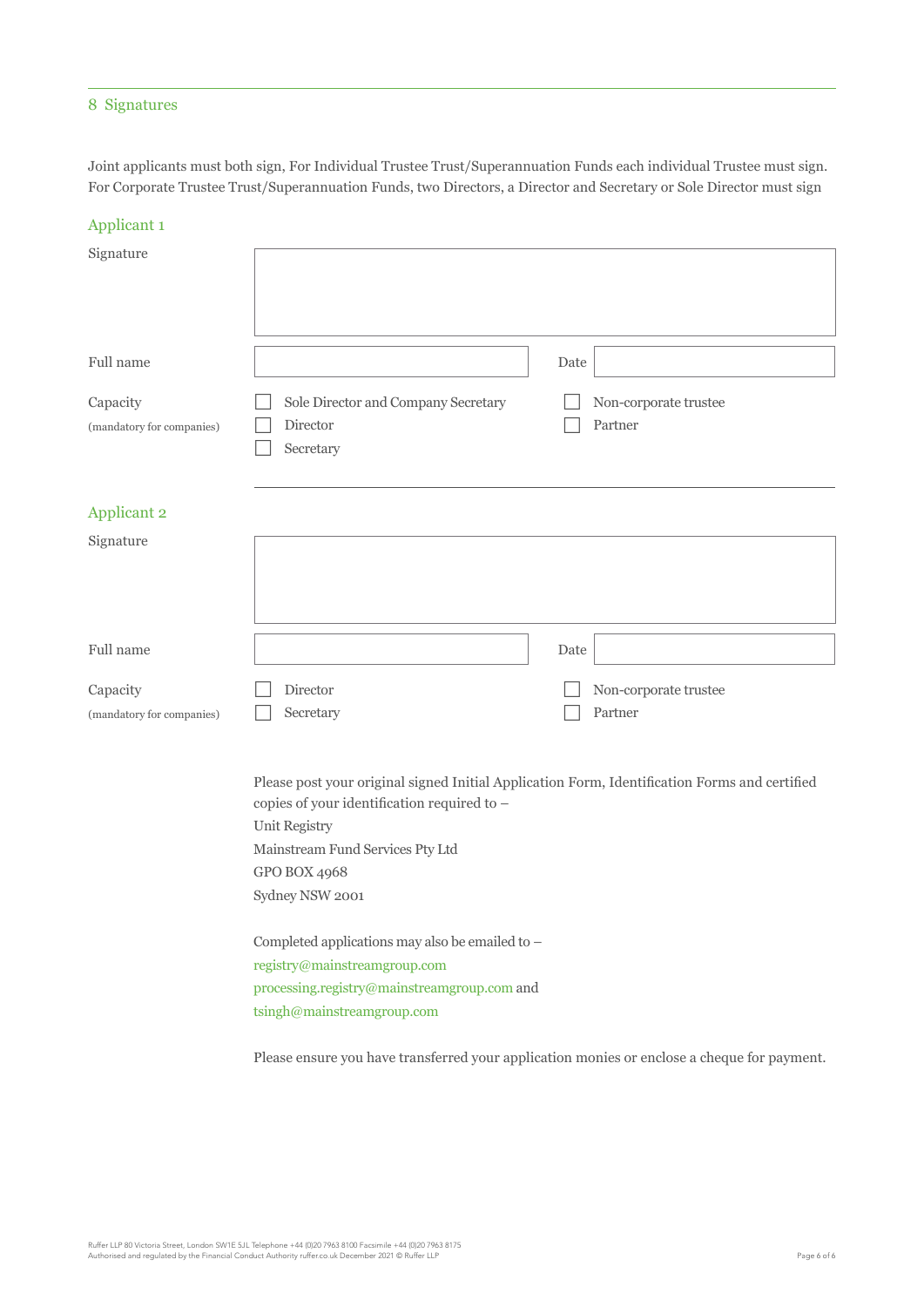

# **IDENTIFICATION FORM INDIVIDUALS & SOLE TRADERS**



#### *GUIDE TO COMPLETING THIS FORM*

- *o Complete one form for each individual. Complete all applicable sections of this form in BLOCK LETTERS.*
- *o Tax information must be collected from the individual*
- *o Contact your licensee if you have any queries.*

# **SECTION 1: PERSONAL DETAILS**

| Surname                                                                                                                                                                                                                                                                                                                      |       |          | Date of Birth dd/mm/yyyy         |
|------------------------------------------------------------------------------------------------------------------------------------------------------------------------------------------------------------------------------------------------------------------------------------------------------------------------------|-------|----------|----------------------------------|
|                                                                                                                                                                                                                                                                                                                              |       |          |                                  |
| Full Given Name(s)                                                                                                                                                                                                                                                                                                           |       |          |                                  |
|                                                                                                                                                                                                                                                                                                                              |       |          |                                  |
| Residential Address (PO Box is NOT acceptable)<br><b>Street</b>                                                                                                                                                                                                                                                              |       |          |                                  |
|                                                                                                                                                                                                                                                                                                                              |       |          |                                  |
| Suburb                                                                                                                                                                                                                                                                                                                       | State | Postcode | Country                          |
|                                                                                                                                                                                                                                                                                                                              |       |          |                                  |
| COMPLETE THIS PART IF INDIVIDUAL IS A SOLE TRADER                                                                                                                                                                                                                                                                            |       |          |                                  |
| Full Business Name (if any)                                                                                                                                                                                                                                                                                                  |       |          | ABN (if any)                     |
|                                                                                                                                                                                                                                                                                                                              |       |          |                                  |
| Principal Place of Business (if any) (PO Box is NOT acceptable)                                                                                                                                                                                                                                                              |       |          |                                  |
| <b>Street</b>                                                                                                                                                                                                                                                                                                                |       |          |                                  |
|                                                                                                                                                                                                                                                                                                                              |       |          |                                  |
| Suburb                                                                                                                                                                                                                                                                                                                       | State | Postcode | Country                          |
|                                                                                                                                                                                                                                                                                                                              |       |          |                                  |
|                                                                                                                                                                                                                                                                                                                              |       |          |                                  |
| <b>SECTION 2: TAX INFORMATION</b>                                                                                                                                                                                                                                                                                            |       |          |                                  |
| Tax Residency rules differ by country. Whether an individual is tax resident of a particular country is often (but not always) based on the amount of time a person<br>spends in a country, the location of a person's residence or place of work. For the US, tax residency can be as a result of citizenship or residency. |       |          |                                  |
| Please answer <b>both</b> tax residency questions:                                                                                                                                                                                                                                                                           |       |          |                                  |
| Yes<br>Is the individual a tax resident of Australia?                                                                                                                                                                                                                                                                        | No    |          |                                  |
| Is the individual a tax resident of another Country?<br>Yes                                                                                                                                                                                                                                                                  | No    |          |                                  |
| If the individual is a tax resident of a country other than Australia, please provide their tax identification number (TIN) or equivalent below. If<br>they are a tax resident of more than one other country, please list all relevant countries below.                                                                     |       |          |                                  |
| A TIN is the number assigned by each country for the purposes of administering tax laws. This is the equivalent of a Tax File Number in Australia or a Social<br>Security Number in the US. If a TIN is not provided, please list one of the three reasons specified (A, B or C) for not providing a TIN.                    |       |          |                                  |
| <b>TIN</b><br>Country<br>1.                                                                                                                                                                                                                                                                                                  |       |          | If no TIN, list reason A, B or C |
| Country<br><b>TIN</b><br>2.                                                                                                                                                                                                                                                                                                  |       |          | If no TIN, list reason A, B or C |
| 3.<br><b>TIN</b><br>Country                                                                                                                                                                                                                                                                                                  |       |          | If no TIN, list reason A, B or C |
| If there are more countries, provide details on a separate sheet and tick this box. $\Box$                                                                                                                                                                                                                                   |       |          |                                  |
| Reason A The country of tax residency does not issue TINs to tax residents<br>Reason B The individual has not been issued with a TIN<br>Reason C The country of tax residency does not require the TIN to be disclosed                                                                                                       |       |          |                                  |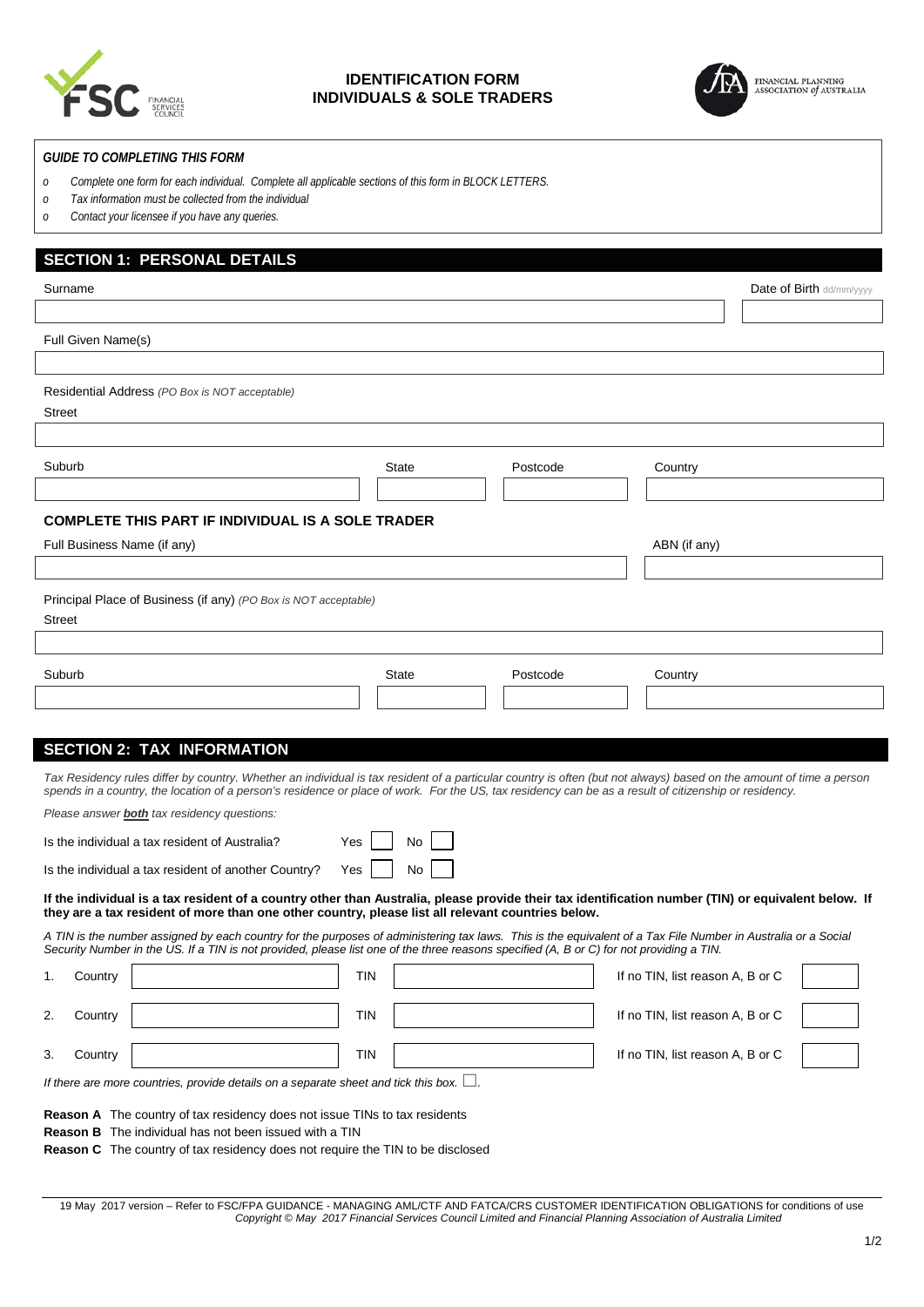# **SECTION 3: VERIFICATION PROCEDURE**

*Verify the individual's full name; and EITHER their date of birth or residential address.*

- *o Complete Part I (or if the individual does not own a document from Part I, then complete either Part II or III.)*
- *o Contact your licensee if the individual is unable to provide the required documents.*

#### **PART I – ACCEPTABLE PRIMARY PHOTOGRAPHIC ID DOCUMENTS**

| Tick $\checkmark$ | Select ONE valid option from this section only                                                                         |
|-------------------|------------------------------------------------------------------------------------------------------------------------|
|                   | Australian State / Territory driver's licence containing a photograph of the person                                    |
|                   | Australian passport (a passport that has expired within the preceding 2 years is acceptable)                           |
|                   | Card issued under a State or Territory for the purpose of proving a person's age containing a photograph of the person |
|                   | Foreign passport or similar travel document containing a photograph and the signature of the person*                   |

#### **PART II – ACCEPTABLE SECONDARY ID DOCUMENTS –** *should only be completed if the individual does not own a document from Part I*

| Tick $\checkmark$ | Select ONE valid option from this section                                                                                                                                                                                                                                                                                                 |
|-------------------|-------------------------------------------------------------------------------------------------------------------------------------------------------------------------------------------------------------------------------------------------------------------------------------------------------------------------------------------|
|                   | Australian birth certificate                                                                                                                                                                                                                                                                                                              |
|                   | Australian citizenship certificate                                                                                                                                                                                                                                                                                                        |
| E                 | Pension card issued by Department of Human Services (previously known as Centrelink)                                                                                                                                                                                                                                                      |
| Tick $\checkmark$ | <b>AND</b> ONE valid option from this section                                                                                                                                                                                                                                                                                             |
| $\Box$            | A document issued by the Commonwealth or a State or Territory within the preceding 12 months that records the provision of financial<br>benefits to the individual and which contains the individual's name and residential address                                                                                                       |
| Г                 | A document issued by the Australian Taxation Office within the preceding 12 months that records a debt payable by the individual to the<br>Commonwealth (or by the Commonwealth to the individual), which contains the individual's name and residential address. Block out the TFN<br>before scanning, copying or storing this document. |
| $\Box$            | A document issued by a local government body or utilities provider within the preceding 3 months which records the provision of services to<br>that address or to that person (the document must contain the individual's name and residential address)                                                                                   |
| П                 | If under the age of 18, a notice that: was issued to the individual by a school principal within the preceding 3 months; and contains the name<br>and residential address; and records the period of time that the individual attended that school                                                                                        |

#### **PART III – ACCEPTABLE FOREIGN PHOTOGRAPHIC ID DOCUMENTS –** *should only be completed if the individual does not own a document from Part I*

| Tick $\checkmark$ | Select ONE valid option from this section only                                                                                           |
|-------------------|------------------------------------------------------------------------------------------------------------------------------------------|
|                   | Foreign driver's licence that contains a photograph of the person in whose name it issued and the individual's date of birth*            |
|                   | National ID card issued by a foreign government containing a photograph and a signature of the person in whose name the card was issued* |

*\*Documents that are written in a language that is not English must be accompanied by an English translation prepared by an accredited translator.*

#### *IMPORTANT NOTE:*

- *Either attach a legible certified copy of the ID documentation used to verify the individual (and any required translation) OR*
- *Alternatively, if agreed between your licensee and the product issuer, complete the Record of Verification Procedure section below and DO NOT attach copies of the ID Documents*

# **SECTION 4: RECORD OF VERIFICATION PROCEDURE**

| <b>ID DOCUMENT DETAILS</b>            | Document 1 |                       | Document 2 (if required) |                       |
|---------------------------------------|------------|-----------------------|--------------------------|-----------------------|
| Verified From                         | Original   | $\Box$ Certified Copy | Original                 | $\Box$ Certified Copy |
| Document Issuer                       |            |                       |                          |                       |
| <b>Issue Date</b>                     |            |                       |                          |                       |
| <b>Expiry Date</b>                    |            |                       |                          |                       |
| Document Number                       |            |                       |                          |                       |
| <b>Accredited English Translation</b> | N/A        | Sighted               | N/A                      | $\Box$ Sighted        |

By completing and signing this Record of Verification Procedure I declare that:

- an identity verification procedure has been completed in accordance with the AML/CTF Rules, in the capacity of an AFSL holder or their authorised representative and
- the tax information provided is reasonable considering the documentation provided.

| AFS Licensee Name             | AFSL No.                          |  |
|-------------------------------|-----------------------------------|--|
| Representative/ Employee Name | Phone No.                         |  |
| Signature                     | Date<br>Verification<br>Completed |  |



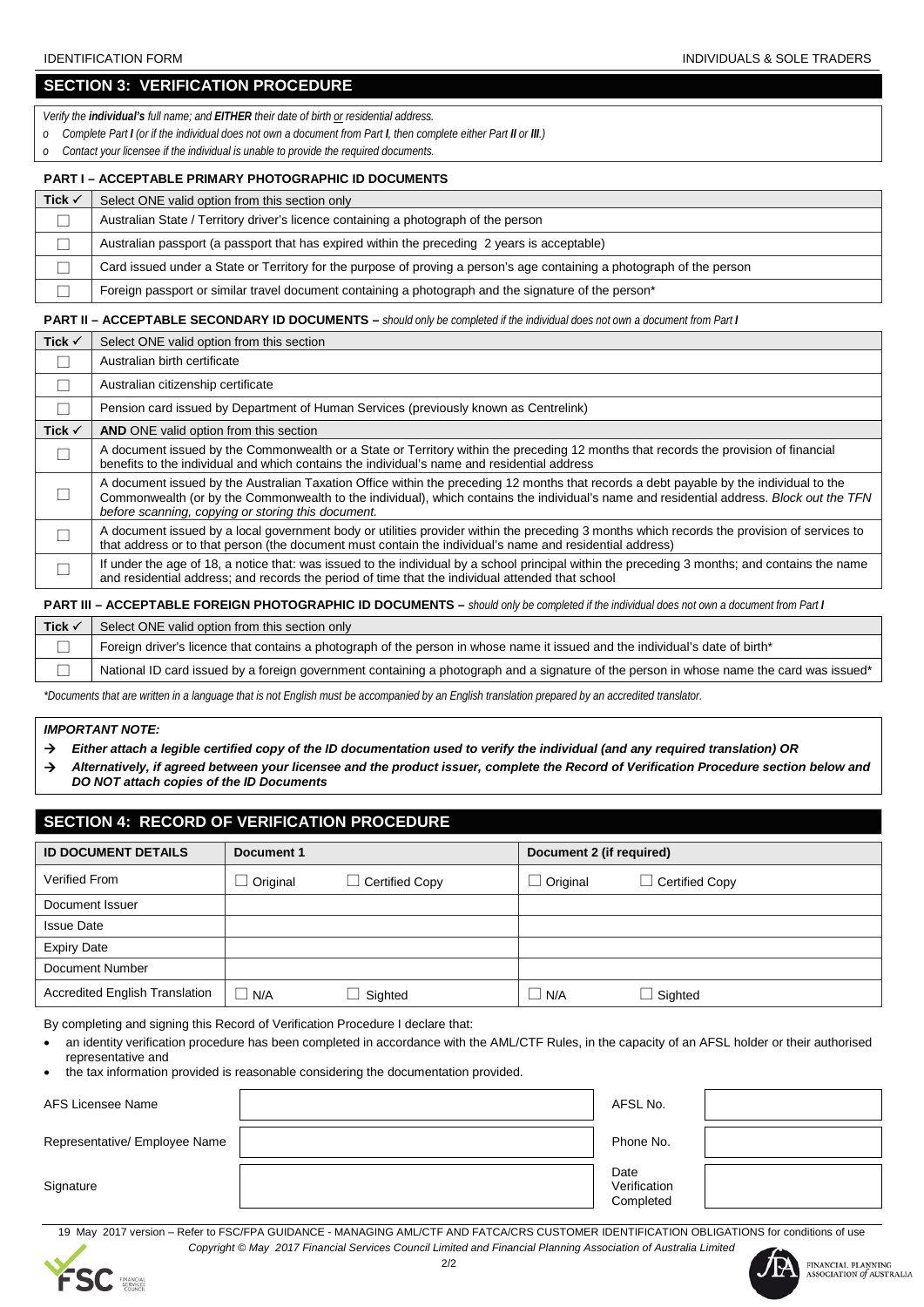

# **IDENTIFICATION FORM AUSTRALIAN COMPANIES**



# *GUIDE TO COMPLETING THIS FORM*

- *o This form is for AUSTRALIAN COMPANIES only. For companies incorporated outside of Australia use the FOREIGN COMPANIES IDENTIFICATION FORM.*
- *o Complete one form for each company.*
- *o Complete separate INDIVIDUAL ID Forms for each of the company's Beneficial Owners.*
- *o Tax information must be collected from an authorised representative of the Company*
- *o Complete all applicable sections of this form in BLOCK LETTERS.*

# **SECTION 1: AUSTRALIAN COMPANY IDENTIFICATION PROCEDURE**

| 1.1                         |                | <b>General Information</b>                                                                                                                                                                                                                                                                                                            |              |         |          |         |                             |
|-----------------------------|----------------|---------------------------------------------------------------------------------------------------------------------------------------------------------------------------------------------------------------------------------------------------------------------------------------------------------------------------------------|--------------|---------|----------|---------|-----------------------------|
|                             |                | Full name as registered by ASIC                                                                                                                                                                                                                                                                                                       |              |         |          |         |                             |
| <b>ACN</b>                  |                |                                                                                                                                                                                                                                                                                                                                       |              |         |          |         |                             |
|                             |                | Registered office address (PO Box is NOT acceptable)                                                                                                                                                                                                                                                                                  |              |         |          |         |                             |
|                             | <b>Street</b>  |                                                                                                                                                                                                                                                                                                                                       |              |         |          |         |                             |
|                             | Suburb         |                                                                                                                                                                                                                                                                                                                                       | <b>State</b> |         | Postcode | Country |                             |
|                             |                |                                                                                                                                                                                                                                                                                                                                       |              |         |          |         |                             |
|                             | <b>Street</b>  | <b>Principal place of business</b> (if any) (PO Box is NOT acceptable)                                                                                                                                                                                                                                                                |              |         |          |         |                             |
|                             | Suburb         |                                                                                                                                                                                                                                                                                                                                       | <b>State</b> |         | Postcode | Country |                             |
|                             |                | Companies incorporated outside of Australia should complete the FOREIGN COMPANIES IDENTIFICATION FORM, rather than this form.                                                                                                                                                                                                         |              |         |          |         |                             |
|                             |                |                                                                                                                                                                                                                                                                                                                                       |              |         |          |         |                             |
|                             |                | 1.2 Company Type (select √ only ONE of the following categories)                                                                                                                                                                                                                                                                      |              |         |          |         |                             |
| $\mathcal{L}_{\mathcal{A}}$ |                | Proprietary (companies whose name ends with Proprietary Ltd or Pty Ltd; also known as private companies), proceed to 1.3                                                                                                                                                                                                              |              |         |          |         |                             |
| $\Box$                      |                | <b>Public</b> (companies whose name does not include the word Pty or proprietary), proceed to 1.4                                                                                                                                                                                                                                     |              |         |          |         |                             |
|                             |                |                                                                                                                                                                                                                                                                                                                                       |              |         |          |         |                             |
| 1.3                         |                | Directors (Required for all Proprietary Companies as per 1.2, NOT required for Public Companies)<br>Provide the names of all directors.                                                                                                                                                                                               |              |         |          |         |                             |
|                             |                |                                                                                                                                                                                                                                                                                                                                       |              |         |          |         |                             |
|                             |                | Full given name(s)                                                                                                                                                                                                                                                                                                                    |              | Surname |          |         |                             |
| 1                           |                |                                                                                                                                                                                                                                                                                                                                       |              |         |          |         |                             |
| 2                           |                |                                                                                                                                                                                                                                                                                                                                       |              |         |          |         |                             |
| 3                           |                |                                                                                                                                                                                                                                                                                                                                       |              |         |          |         |                             |
| 4                           |                |                                                                                                                                                                                                                                                                                                                                       |              |         |          |         |                             |
|                             |                |                                                                                                                                                                                                                                                                                                                                       |              |         |          |         |                             |
|                             |                | If there are more directors, provide details on a separate sheet and tick this box $\square$ .                                                                                                                                                                                                                                        |              |         |          |         |                             |
| 1.4                         |                | Listing and Regulatory Details (Select $\checkmark$ any of the following categories if applicable)                                                                                                                                                                                                                                    |              |         |          |         |                             |
| $\mathcal{L}$               |                | Australian Public Listed company (companies that are listed on an Australian financial market such as the ASX)                                                                                                                                                                                                                        |              |         |          |         | Proceed to Section 2        |
|                             |                | Name of market / exchange                                                                                                                                                                                                                                                                                                             |              |         |          |         |                             |
|                             |                | Majority Owned Subsidiary of an Australian Public Listed company (companies that are majority owned by an<br>Australian company that is listed on an Australian financial market such as the ASX)                                                                                                                                     |              |         |          |         | <b>Proceed to Section 2</b> |
|                             |                | Australian listed company name                                                                                                                                                                                                                                                                                                        |              |         |          |         |                             |
|                             |                | Name of market / exchange                                                                                                                                                                                                                                                                                                             |              |         |          |         |                             |
| $\mathcal{L}_{\mathcal{A}}$ |                | Regulated company (subject to the supervision of a Commonwealth, State or Territory statutory regulator beyond<br>that provided by ASIC as a company registration body. Examples include Australian Financial Services Licensees<br>(AFSL); Australian Credit Licensees (ACL); or Registrable Superannuation Entity (RSE) Licensees). |              |         |          |         | Proceed to Section 2        |
|                             | Regulator name |                                                                                                                                                                                                                                                                                                                                       |              |         |          |         |                             |
|                             |                | Licence details (e.g. AFSL, ACL, RSE)                                                                                                                                                                                                                                                                                                 |              |         |          |         |                             |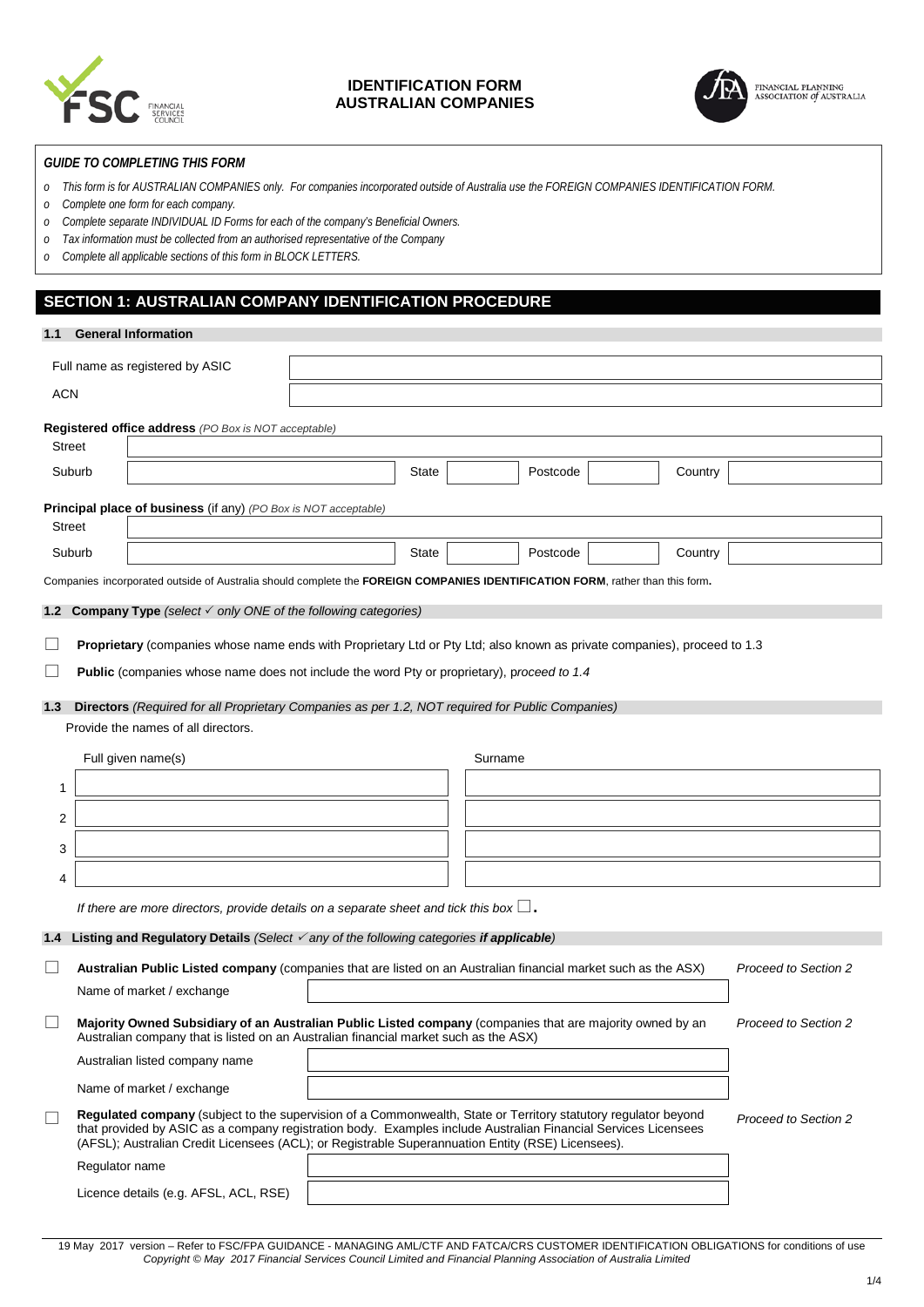#### **1.5 Beneficial Ownership**

*To be completed for all companies that are not Australian Public Listed companies, majority owned by an Australian Public Listed company or Regulated Companies as per 1.4.*

Are there any individuals who ultimately own 25% or more of the company's issued share capital (through direct or indirect shareholdings)?

Yes  $\Box$  (Complete 1.5.1) No  $\Box$  (Complete 1.5.2)

#### **1.5.1 Shareholder Beneficial Owners**

Provide the names of the individuals who ultimately own 25% or more of the company's issued share capital (through direct or indirect shareholdings). **Complete separate individual customer ID Forms for each of these individuals.**

| Full given name(s) | Surname |
|--------------------|---------|
|                    |         |
|                    |         |
|                    |         |
|                    |         |
|                    |         |

*If Beneficial Owner name/s are provided above, proceed to section 2.*

#### **1.5.2 Other Beneficial Owners**

If there are no individuals who meet the requirement of 1.5.1, provide the names of the individuals who directly or indirectly control\* the company.

\* includes exercising control through the capacity to determine decisions about financial or operating policies; or by means of trusts, agreements, arrangements, understanding & practices; voting rights of 25% or more; or power of veto. If no such person can be identified then the most senior managing official/s of the company (such as the managing director or directors who are authorised to sign on the company's behalf).

#### **Complete separate individual customer ID Forms for each of these individuals.**

| Full given name(s) | Surname | Role (such as Managing Director) |
|--------------------|---------|----------------------------------|
|                    |         |                                  |
|                    |         |                                  |

*If there are more Beneficial Owners, provide details on a separate sheet and tick this box*  $\Box$ .

# **SECTION 2: TAX INFORMATION**

Collection of tax status in accordance with the United States Foreign Account Tax Compliance Act (FATCA) and Common Reporting Standard (CRS).

#### **2.1 Tax Status**

|        |  |  |  | Tick √ one of the Tax Status boxes below or on the next page (if the company is a Financial Institution, please provide all the requested information |  |
|--------|--|--|--|-------------------------------------------------------------------------------------------------------------------------------------------------------|--|
| below) |  |  |  |                                                                                                                                                       |  |

**A Financial Institution** *(A custodial or depository institution, an investment entity or a specified insurance company for FATCA / CRS purposes)*

Provide the company's Global Intermediary Identification Number (GIIN), if applicable

If the Company is a Financial Institution but does not have a GIIN, provide its FATCA status *(select ONE of the following statuses)*

Deemed Compliant Financial Institution

- $\Box$  Excepted Financial Institution
- □ Exempt Beneficial Owner
- Non Reporting IGA Financial Institution
- Nonparticipating Financial Institution

 $\Box$  Other (describe the company's FATCA status in the box provided)

If the company is a Financial Institution, please proceed to section 3 to complete the form.

 **Australian Public Listed Company, Majority Owned Subsidiary of an Australian Public Listed company or Australian Registered Charity** (Public listed companies or majority owned subsidiaries of Australian listed companies as per 1.4 that are not Financial Institutions as described above or a company that is an Australian Registered Charity)

If the company type is listed above, please proceed to section 3 to complete the form.

Section 2.1 continues on the next page

19 May 2017 version – Refer to FSC/FPA GUIDANCE - MANAGING AML/CTF AND FATCA/CRS CUSTOMER IDENTIFICATION OBLIGATIONS for conditions of use *Copyright © May 2017 Financial Services Council Limited and Financial Planning Association of Australia Limited*

2/4





FINANCIAL PLANNING<br>ASSOCIATION of AUSTRALIA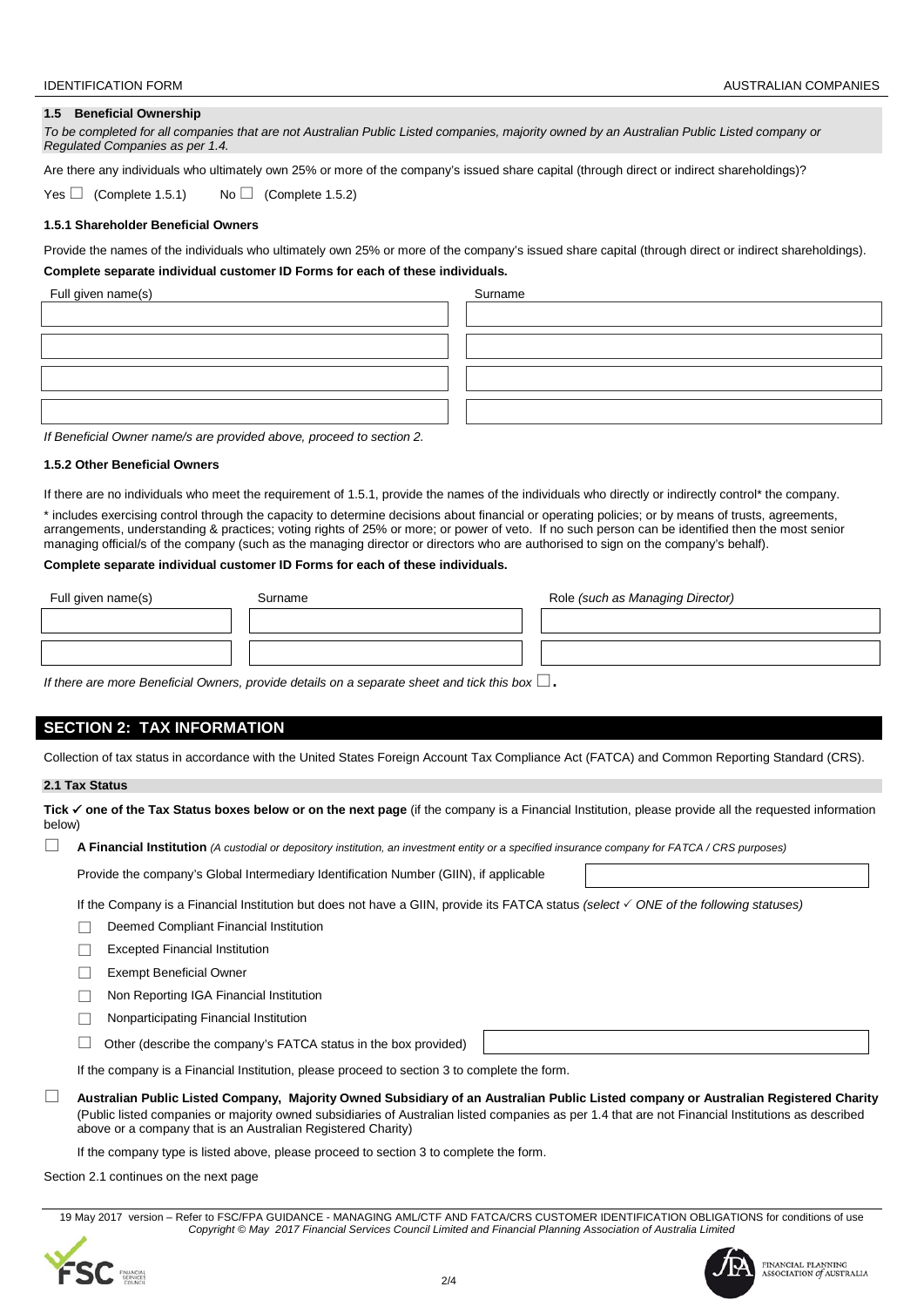#### **2.1 Tax Status**

 **An Active Non-Financial Entity (NFE)** (*Active NFEs include entities where, during the previous reporting period, less than 50% of their gross income was*  passive income (e.g. dividends, interests and royalties) and less than 50% of assets held produced passive income. For other types of Active NFEs, refer to Section *VIII in the Annexure of the OECD 'Standard for Automatic Exchange of Financial Account Information' a[t www.oecd.org.](http://www.oecd.org/))* 

If the company is an Active NFE, please proceed to section 2.3 (Country of Tax Residency).

**Other** (Entities that are not previously listed – Passive Non-Financial Entities)

Please proceed to section 2.2 (Foreign Beneficial Owners).

#### **2.2 Foreign Beneficial Owners (Individuals)**

Are any of the company's Beneficial Owners tax residents of countries other than Australia? Yes  $\square$  No  $\square$ 

Tax Residency rules differ by country. Whether an individual is tax resident of a particular country is often (but not always) based on the amount of time a person spends in a *country, the location of a person's residence or place of work. For the US, tax residency can be as a result of citizenship or residency.*

If Yes, please provide the details of these individuals below and complete a separate Individual Identification Form for each Beneficial Owner (unless already provided in section 1.5)**.**

| Full given name(s)                                                                                   | Surname | Role (such as Director or Senior Managing Official) |
|------------------------------------------------------------------------------------------------------|---------|-----------------------------------------------------|
|                                                                                                      |         |                                                     |
|                                                                                                      |         |                                                     |
|                                                                                                      |         |                                                     |
| If there are more Beneficial Owners, provide details on a separate sheet and tick this box. $\Box$ . |         |                                                     |
| Please proceed to section 2.3 (Country of Tax Residency).                                            |         |                                                     |
|                                                                                                      |         |                                                     |
| 2.3 Country of Tax Residency                                                                         |         |                                                     |

Is the Company a tax resident of a country other than Australia? Yes  $\Box$  No  $\Box$ 

If Yes, please provide the Company's country of tax residence and tax identification number (TIN) or equivalent below. If the Company is a tax resident of more than one other country, please list all relevant countries below.

If No, please proceed to section 3 to complete the form.

*A TIN is the number assigned by each country for the purposes of administering tax laws. This is the equivalent of a Tax File Number in Australia or an Employer Identification Number in the US. If a TIN is not provided, please list one of the three reasons specified (A, B or C) for not providing a TIN.*

| 1. | Country | TIN |  |
|----|---------|-----|--|
| 2. | Country | TIN |  |
| 3. | Country | TIN |  |



If no TIN, list reason A, B or C If no TIN, list reason A, B or C

If no TIN, list reason A, B or C

*If there are more countries, provide details on a separate sheet and tick this box..*

**Reason A** The country of tax residency does not issue TINs to tax residents

**Reason B** The Company has not been issued with a TIN

**Reason C** The country of tax residency does not require the TIN to be disclosed



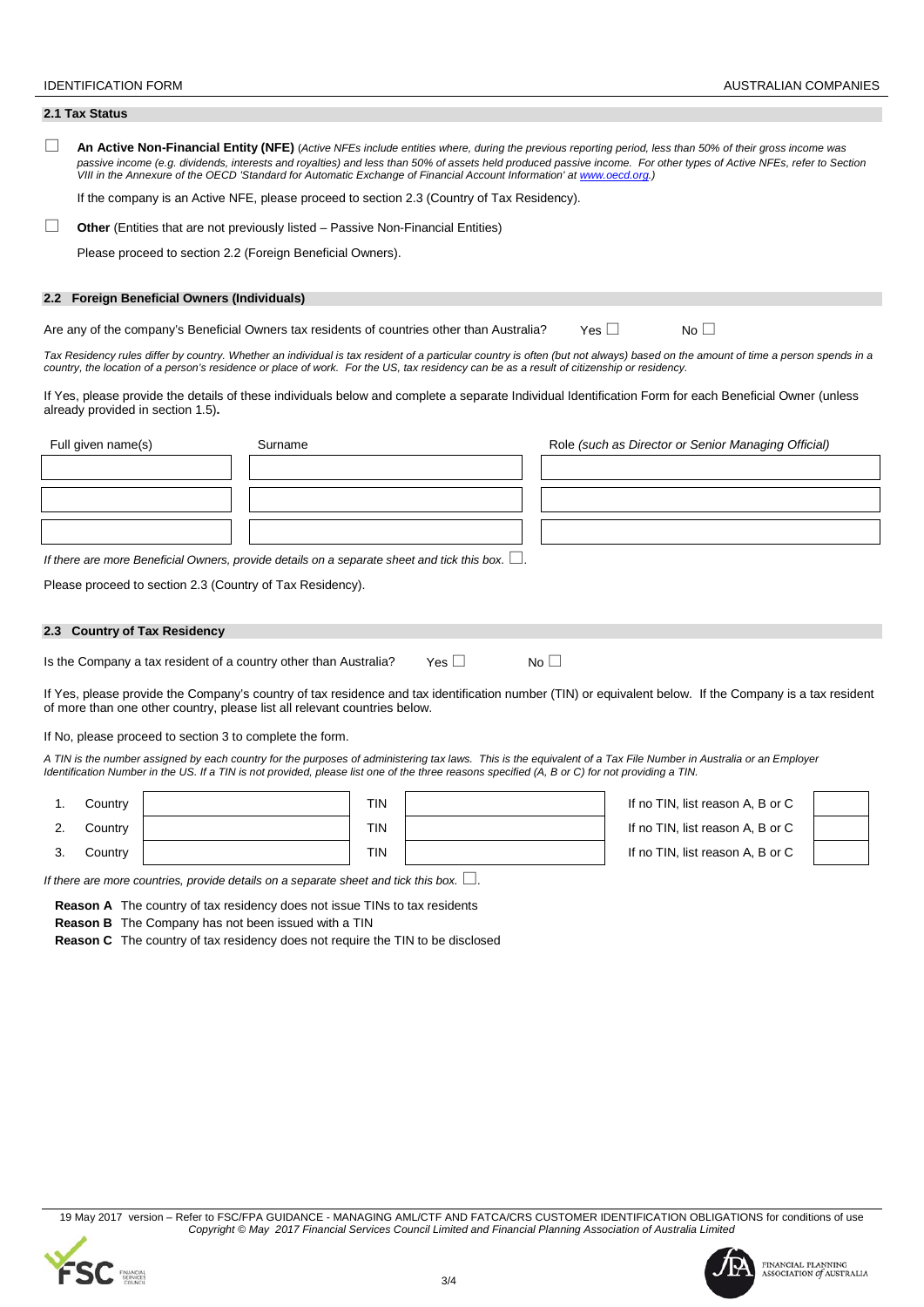# **SECTION 3: AUSTRALIAN COMPANY VERIFICATION PROCEDURE**

Identification documentation is to be provided to verify the information listed in the standard or simplified verification procedure described below. The simplified verification procedure is to be used for Australian Public Listed companies, Majority Owned Subsidiaries of Australian Public Listed companies and Regulated companies as described in section 1.4 of this form. All other companies are to be verified according to the standard verification procedure.

#### *Standard verification procedure*

*Information to be verified:* 

- o *The full name of the company as registered by ASIC*
- o *Whether the company is registered as a proprietary or a public company*
- o *The ACN issued to the company.*

| Tick √ | <b>Verification options</b> (select one of the following options used to verify the Company)                                         |
|--------|--------------------------------------------------------------------------------------------------------------------------------------|
|        | Perform a search of the relevant ASIC database.                                                                                      |
|        | If the ASIC database is not reasonably available, an original or certified copy of the certification of registration issued by ASIC. |

*Simplified verification procedure for an Australian Public Listed company, a Majority Owned Subsidiary of an Australian Public Listed company or a Regulated company (as described in section 1.4 of this form)*

*Information to be verified:* 

o *The full name of the company* 

o *That the company is an Australian Public Listed company, a Majority Owned Subsidiary of an Australian Public Listed company or a Regulated company (whichever is applicable).*

| Tick $\checkmark$ | <b>Verification options</b> (select one or more of the following options used to verify the Company)                   |
|-------------------|------------------------------------------------------------------------------------------------------------------------|
|                   | Perform a search of the relevant market/exchange.                                                                      |
|                   | Perform a search of the relevant ASIC database.                                                                        |
|                   | Perform a search of the licence or other records of the relevant Commonwealth, State or Territory statutory regulator. |
|                   | A public document issued by the relevant company.                                                                      |

#### *IMPORTANT NOTE:*

- *Ensure that individual customer ID Forms have been provided for the Company's Beneficial Owners as per 1.5 AND*
- *Attach a legible certified copy of the ID documentation used to verify the company OR*
- *Alternatively, if agreed between your licensee and the product issuer, complete the Record of Verification Procedure section below and DO NOT attach copies of the ID Documents*

# **SECTION 4: RECORD OF VERIFICATION PROCEDURE**

| <b>ID DOCUMENT DETAILS</b>  | Document 1              |                 |                       | Document 2 (if required) |                    |                       |
|-----------------------------|-------------------------|-----------------|-----------------------|--------------------------|--------------------|-----------------------|
| Verified From               | $\Box$ Performed search | $\Box$ Original | $\Box$ Certified copy | $\Box$ Performed search  | Original<br>$\Box$ | $\Box$ Certified copy |
| Document Issuer / Website   |                         |                 |                       |                          |                    |                       |
| <b>Public Document Type</b> |                         |                 |                       |                          |                    |                       |
| Issue date / Search date    |                         |                 |                       |                          |                    |                       |

By completing and signing this Record of Verification Procedure I declare that:

- an identity verification procedure has been completed in accordance with the AML/CTF Rules, in the capacity of an AFSL holder or their authorised representative;
- individual customer ID Forms have been provided for the company's Beneficial Owners (where applicable)
- the tax information provided is reasonable considering the documentation provided.

| AFSL No.                          |  |
|-----------------------------------|--|
|                                   |  |
| Phone No.                         |  |
|                                   |  |
| Date<br>Verification<br>Completed |  |
|                                   |  |



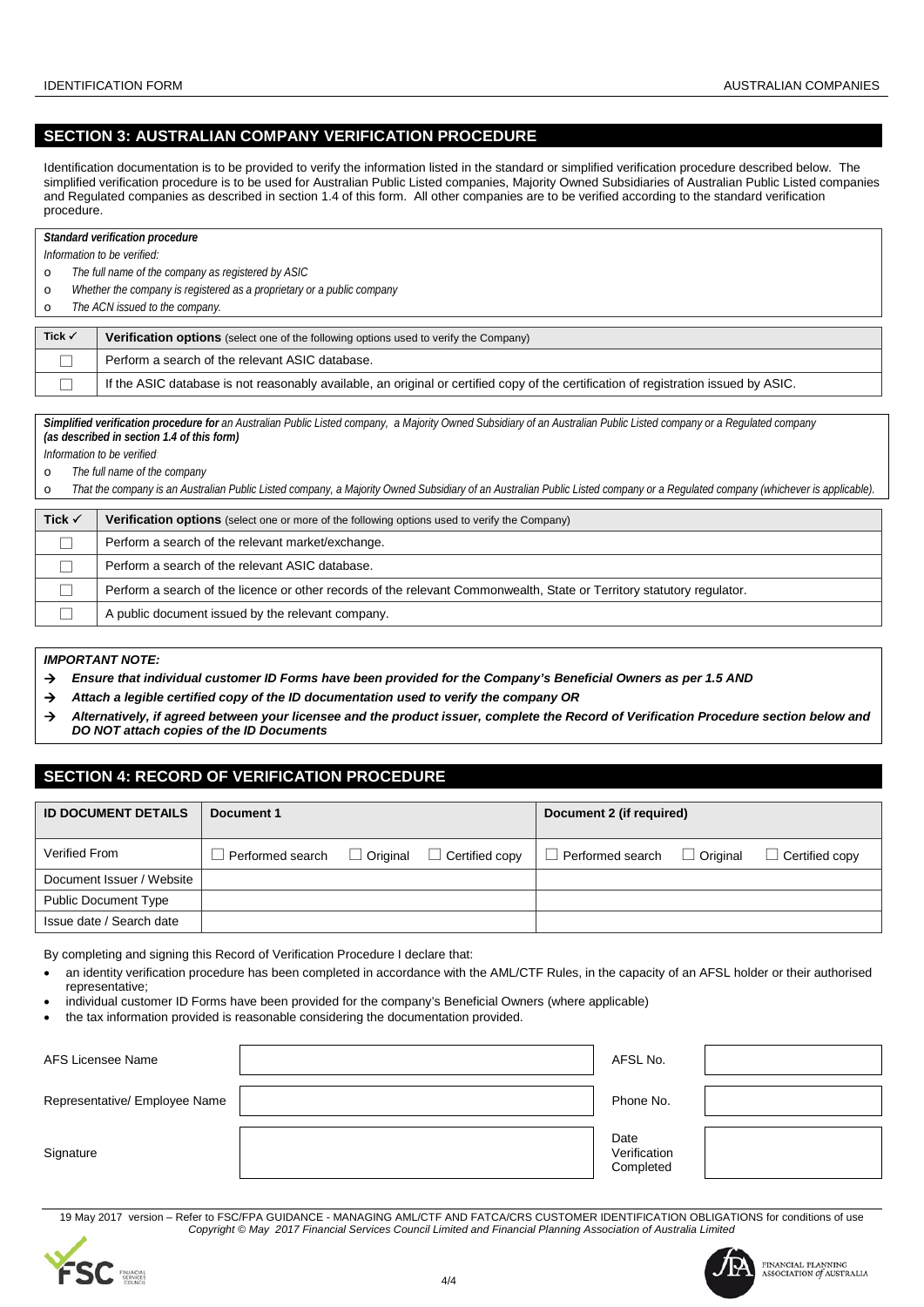

# **IDENTIFICATION FORM FOREIGN COMPANIES**



#### *GUIDE TO COMPLETING THIS FORM*

- *o This form is for FOREIGN COMPANIES only. For companies incorporated in Australia use the AUSTRALIAN COMPANIES IDENTIFICATION FORM.*
- *o Complete one form for each Company.*

```
o Complete separate INDIVIDUAL ID Forms for each of the Company's Beneficial Owners.
```
- *o Tax information must be collected from an authorised representative of the Company*
- *o Complete all applicable sections of this form in BLOCK LETTERS.*

# **SECTION 1: FOREIGN COMPANY IDENTIFICATION PROCEDURE**

#### **1.1 General Information**

Full name of foreign Company

Country of formation / incorporation / registration

 $\Box$  Select  $\checkmark$  if registered by a foreign body and provide name of body

Companies incorporated in Australia should complete the **AUSTRALIAN COMPANIES IDENTIFICATION FORM**, rather than this form**.** 

## **1.2 Is the Company registered with ASIC?** *(select ONE of the following)*

|        | Yes                                                                                                                                                  | Provide ARBN                        |                                                                                                               |  |              |  |          |         |                                                                                                                                           |
|--------|------------------------------------------------------------------------------------------------------------------------------------------------------|-------------------------------------|---------------------------------------------------------------------------------------------------------------|--|--------------|--|----------|---------|-------------------------------------------------------------------------------------------------------------------------------------------|
|        |                                                                                                                                                      |                                     |                                                                                                               |  |              |  |          |         | Provide EITHER $\Box$ principal place of business address in Australia OR $\Box$ Australian agent name and address details (Tick one box) |
|        |                                                                                                                                                      |                                     | Address (PO Box is NOT acceptable)                                                                            |  |              |  |          |         |                                                                                                                                           |
|        |                                                                                                                                                      | <b>Street</b>                       |                                                                                                               |  |              |  |          |         |                                                                                                                                           |
|        |                                                                                                                                                      | Suburb                              |                                                                                                               |  | <b>State</b> |  | Postcode | Country |                                                                                                                                           |
|        |                                                                                                                                                      |                                     | Name of local agent in Australia                                                                              |  |              |  |          |         |                                                                                                                                           |
| $\Box$ | No                                                                                                                                                   |                                     | Provide Company identification number (if any) issued by the<br>relevant registration body                    |  |              |  |          |         |                                                                                                                                           |
|        |                                                                                                                                                      |                                     | Principal place of business in the Company's country of formation or incorporation (PO Box is NOT acceptable) |  |              |  |          |         |                                                                                                                                           |
|        |                                                                                                                                                      | <b>Street</b>                       |                                                                                                               |  |              |  |          |         |                                                                                                                                           |
|        |                                                                                                                                                      | Suburb                              |                                                                                                               |  | <b>State</b> |  | Postcode | Country |                                                                                                                                           |
|        |                                                                                                                                                      |                                     | 1.3 Registered Address of Company                                                                             |  |              |  |          |         |                                                                                                                                           |
|        | Provide the registered address as registered with ASIC. If the Company is NOT registered with ASIC, provide the registered address in the country of |                                     |                                                                                                               |  |              |  |          |         |                                                                                                                                           |
|        |                                                                                                                                                      |                                     | formation, incorporation or registration (if any).                                                            |  |              |  |          |         |                                                                                                                                           |
|        |                                                                                                                                                      | <b>Street</b>                       |                                                                                                               |  |              |  |          |         |                                                                                                                                           |
|        |                                                                                                                                                      | Suburb                              |                                                                                                               |  | <b>State</b> |  | Postcode | Country |                                                                                                                                           |
|        |                                                                                                                                                      |                                     | <b>1.4 Company Type</b> (select $\checkmark$ only ONE of the following categories)                            |  |              |  |          |         |                                                                                                                                           |
| ⊔      |                                                                                                                                                      | Private, proceed to 1.5             |                                                                                                               |  |              |  |          |         |                                                                                                                                           |
| $\Box$ |                                                                                                                                                      | Public, proceed to 1.6              |                                                                                                               |  |              |  |          |         |                                                                                                                                           |
| 1.5    |                                                                                                                                                      |                                     | Directors (Required for all Private Companies as per 1.4, NOT required for Public Companies)                  |  |              |  |          |         |                                                                                                                                           |
|        |                                                                                                                                                      | Provide the names of all directors. |                                                                                                               |  |              |  |          |         |                                                                                                                                           |
|        |                                                                                                                                                      | Full given name(s)                  |                                                                                                               |  |              |  | Surname  |         |                                                                                                                                           |
| 1      |                                                                                                                                                      |                                     |                                                                                                               |  |              |  |          |         |                                                                                                                                           |
| 2      |                                                                                                                                                      |                                     |                                                                                                               |  |              |  |          |         |                                                                                                                                           |
| 3      |                                                                                                                                                      |                                     |                                                                                                               |  |              |  |          |         |                                                                                                                                           |
| 4      |                                                                                                                                                      |                                     |                                                                                                               |  |              |  |          |         |                                                                                                                                           |

*If there are more directors, provide details on a separate sheet and tick this box*  $\square$ .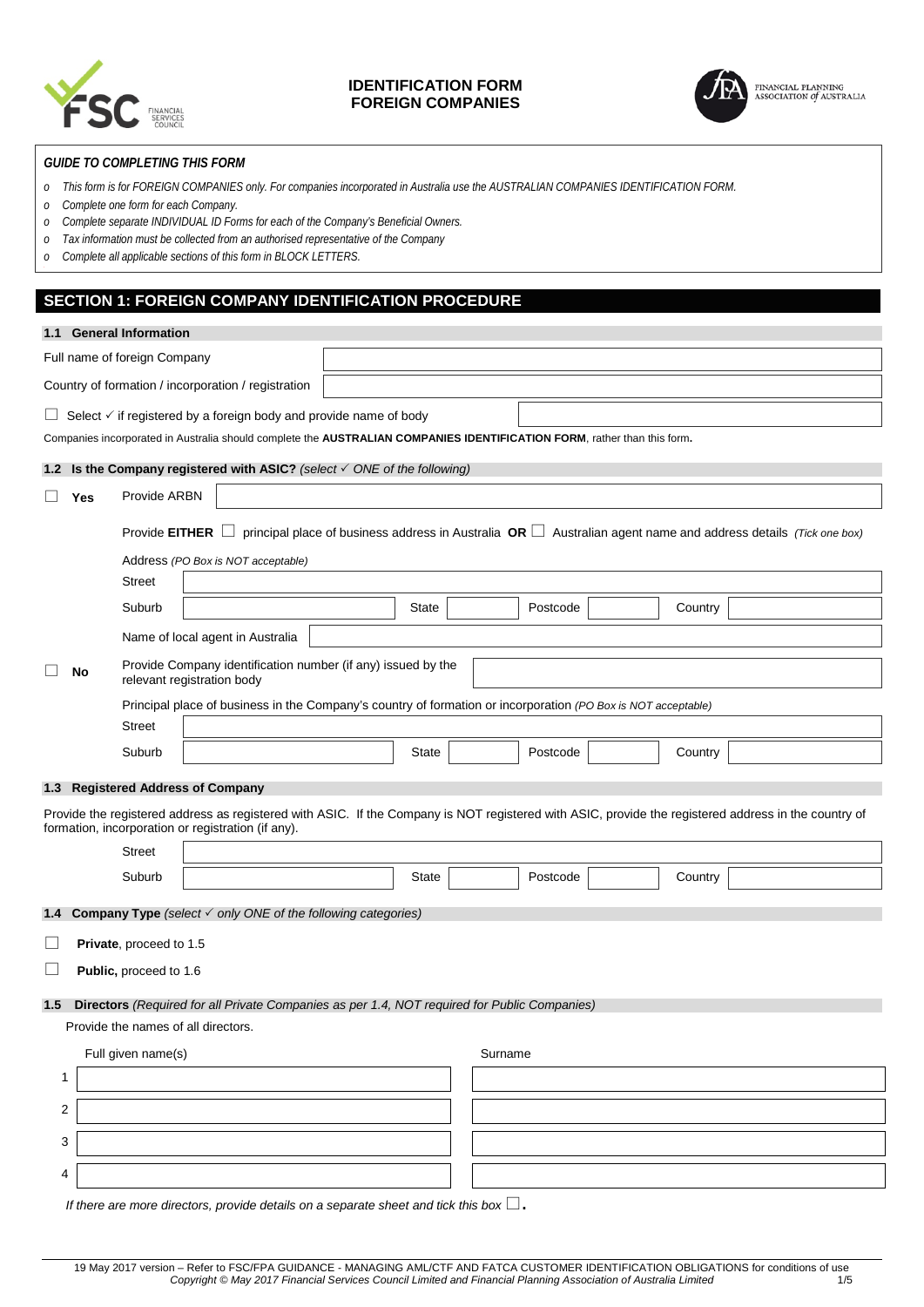#### IDENTIFICATION FORM **FOREIGN** COMPANIES

| 1.6 |                                                                                                                                                                                                                                                                                                                                                           | Listing and Regulatory Details (select $\checkmark$ any of the following categories if applicable)                                                                                                                                                                                                                                         |  |  |
|-----|-----------------------------------------------------------------------------------------------------------------------------------------------------------------------------------------------------------------------------------------------------------------------------------------------------------------------------------------------------------|--------------------------------------------------------------------------------------------------------------------------------------------------------------------------------------------------------------------------------------------------------------------------------------------------------------------------------------------|--|--|
|     | <b>Public Listed</b> (companies that are subject to disclosure requirements that ensure transparency of Beneficial<br>Ownership comparable to similar public listing requirements in Australia. Refers to listing on a financial market that<br>by stock exchange rules, law or enforceable means promotes transparency of beneficial owner information.) |                                                                                                                                                                                                                                                                                                                                            |  |  |
|     | Name of market / disclosure regime                                                                                                                                                                                                                                                                                                                        |                                                                                                                                                                                                                                                                                                                                            |  |  |
|     | Country                                                                                                                                                                                                                                                                                                                                                   |                                                                                                                                                                                                                                                                                                                                            |  |  |
|     | Australian Company that is listed on a financial market such as the ASX)                                                                                                                                                                                                                                                                                  | Majority Owned Subsidiary of an Australian Public Listed Company (companies that are majority owned by an                                                                                                                                                                                                                                  |  |  |
|     | Australian listed Company name                                                                                                                                                                                                                                                                                                                            |                                                                                                                                                                                                                                                                                                                                            |  |  |
|     | Name of market / exchange                                                                                                                                                                                                                                                                                                                                 |                                                                                                                                                                                                                                                                                                                                            |  |  |
|     | Licensees).                                                                                                                                                                                                                                                                                                                                               | Regulated in Australia (subject to the supervision of an Australian Commonwealth, State or Territory statutory<br>regulator beyond that provided by ASIC as a Company registration body. Examples include Australian Financial<br>Services Licensees (AFSL); Australian Credit Licensees (ACL); or Registrable Superannuation Entity (RSE) |  |  |
|     | Regulator name                                                                                                                                                                                                                                                                                                                                            |                                                                                                                                                                                                                                                                                                                                            |  |  |
|     | Licence details (e.g. AFSL, ACL, RSE)                                                                                                                                                                                                                                                                                                                     |                                                                                                                                                                                                                                                                                                                                            |  |  |
|     | If any of the above are ticked, Proceed to Section 2                                                                                                                                                                                                                                                                                                      |                                                                                                                                                                                                                                                                                                                                            |  |  |

#### **1.7 Beneficial Ownership**

*To be completed for all companies that are not Public Listed companies, majority owned by an Australian Public Listed Company or companies regulated in Australia as per 1.6*

Are there any individuals who ultimately own 25% or more of the Company's issued share capital (through direct or indirect shareholdings)?

Yes  $\Box$  (Complete 1.7.1) No  $\Box$  (Complete 1.7.2)

#### **1.7.1 Shareholder Beneficial Owners**

Provide the names of the individuals who ultimately own 25% or more of the Company's issued share capital (through direct or indirect shareholdings). **Complete separate individual customer ID Forms for each of these individuals.** 

| Full given name(s) | Surname |
|--------------------|---------|
|                    |         |
|                    |         |
|                    |         |
|                    |         |
|                    |         |
|                    |         |
|                    |         |

*If beneficial owner name/s are provided above, proceed to section 2.*

#### **1.7.2 Other Beneficial Owners**

If there are no individuals who meet the requirement of 1.7.1, provide the names of the individuals who directly or indirectly control\* the Company.

\* includes exercising control through the capacity to determine decisions about financial or operating policies; or by means of trusts, agreements, arrangements, understanding & practices; voting rights of 25% or more; or power of veto. If no such person can be identified then the most senior managing official/s of the Company (such as the managing director or directors who are authorised to sign on the Company's behalf).

## **Complete separate individual customer ID Forms for each of these individuals.**

| Full given name(s) | Surname | Role (such as Managing Director) |
|--------------------|---------|----------------------------------|
|                    |         |                                  |
|                    |         |                                  |
|                    |         |                                  |

*If there are more Beneficial Owners, provide details on a separate sheet and tick this box*  $\Box$ .



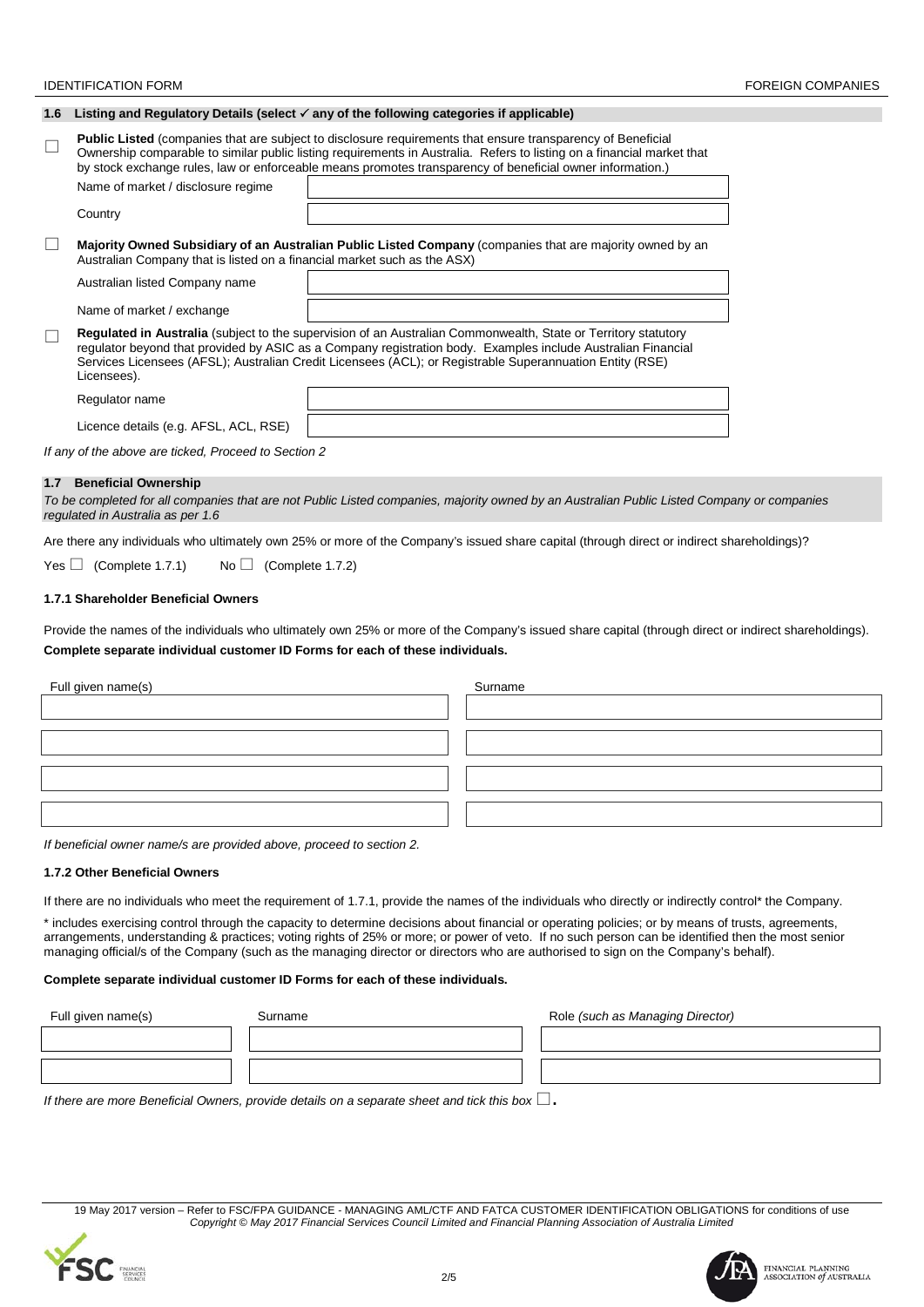# **SECTION 2: TAX INFORMATION**

|                                                                                                                                                                                                                                                                                                                              | Collection of tax status in accordance with United States Foreign Account Tax Compliance Act (FATCA) and Common Reporting Standard (CRS).                                                                                                                                                                                                                                                                                                                                   |  |  |  |  |  |
|------------------------------------------------------------------------------------------------------------------------------------------------------------------------------------------------------------------------------------------------------------------------------------------------------------------------------|-----------------------------------------------------------------------------------------------------------------------------------------------------------------------------------------------------------------------------------------------------------------------------------------------------------------------------------------------------------------------------------------------------------------------------------------------------------------------------|--|--|--|--|--|
| 2.1 Tax Status                                                                                                                                                                                                                                                                                                               |                                                                                                                                                                                                                                                                                                                                                                                                                                                                             |  |  |  |  |  |
|                                                                                                                                                                                                                                                                                                                              | Tick $\checkmark$ one of the Tax Status boxes below (if the Company is a Financial Institution, please provide all the requested information below)                                                                                                                                                                                                                                                                                                                         |  |  |  |  |  |
|                                                                                                                                                                                                                                                                                                                              | <b>A Financial Institution</b> (A custodial or depository institution, an investment entity or a specified insurance Company for FATCA / CRS purposes)                                                                                                                                                                                                                                                                                                                      |  |  |  |  |  |
| Provide the Company's Global Intermediary Identification Number (GIIN), if applicable                                                                                                                                                                                                                                        |                                                                                                                                                                                                                                                                                                                                                                                                                                                                             |  |  |  |  |  |
|                                                                                                                                                                                                                                                                                                                              | If the Company is a Financial Institution but does not have a GIIN, provide its FATCA status (select $\checkmark$ ONE of the following statuses)                                                                                                                                                                                                                                                                                                                            |  |  |  |  |  |
|                                                                                                                                                                                                                                                                                                                              | Deemed Compliant Financial Institution                                                                                                                                                                                                                                                                                                                                                                                                                                      |  |  |  |  |  |
|                                                                                                                                                                                                                                                                                                                              | <b>Excepted Financial Institution</b>                                                                                                                                                                                                                                                                                                                                                                                                                                       |  |  |  |  |  |
|                                                                                                                                                                                                                                                                                                                              | <b>Exempt Beneficial Owner</b>                                                                                                                                                                                                                                                                                                                                                                                                                                              |  |  |  |  |  |
|                                                                                                                                                                                                                                                                                                                              | Non Reporting IGA Financial Institution                                                                                                                                                                                                                                                                                                                                                                                                                                     |  |  |  |  |  |
|                                                                                                                                                                                                                                                                                                                              | Nonparticipating Financial Institution                                                                                                                                                                                                                                                                                                                                                                                                                                      |  |  |  |  |  |
|                                                                                                                                                                                                                                                                                                                              | <b>US Financial Institution</b>                                                                                                                                                                                                                                                                                                                                                                                                                                             |  |  |  |  |  |
|                                                                                                                                                                                                                                                                                                                              | Other (describe the company's FATCA status in the box provided)                                                                                                                                                                                                                                                                                                                                                                                                             |  |  |  |  |  |
|                                                                                                                                                                                                                                                                                                                              | PLEASE ANSWER THE QUESTION BELOW FOR ALL FINANCIAL INSTITUTIONS                                                                                                                                                                                                                                                                                                                                                                                                             |  |  |  |  |  |
|                                                                                                                                                                                                                                                                                                                              | Is the Financial Institution an Investment Entity located in a Non-Participating CRS Jurisdiction and managed by another Financial Institution?                                                                                                                                                                                                                                                                                                                             |  |  |  |  |  |
|                                                                                                                                                                                                                                                                                                                              | $No$ $\Box$<br>Yes $\Box$                                                                                                                                                                                                                                                                                                                                                                                                                                                   |  |  |  |  |  |
|                                                                                                                                                                                                                                                                                                                              | If Yes, proceed to section 2.2 (Foreign Beneficial Owners). If No, Please go to section 3 to complete the form.                                                                                                                                                                                                                                                                                                                                                             |  |  |  |  |  |
|                                                                                                                                                                                                                                                                                                                              | CRS Participating Jurisdictions are on the OECD website at http://www.oecd.org/tax/automatic-exchange/crs-implementation-and-assistance/crs-by-jurisdiction.                                                                                                                                                                                                                                                                                                                |  |  |  |  |  |
|                                                                                                                                                                                                                                                                                                                              | A Public Listed Company, Majority Owned Subsidiary of a Public Listed Company, Governmental Entity, International Organisation or<br><b>Central Bank</b>                                                                                                                                                                                                                                                                                                                    |  |  |  |  |  |
|                                                                                                                                                                                                                                                                                                                              | If the Company type is listed above, please proceed to section 3 to complete the form.                                                                                                                                                                                                                                                                                                                                                                                      |  |  |  |  |  |
|                                                                                                                                                                                                                                                                                                                              | <b>A Charity or an Active Non-Financial Entity (NFE)</b> (Active NFEs include entities where, during the previous reporting period, less than 50% of their gross<br>income was passive income (e.g. dividends, interests and royalties) and less than 50% of assets held produced passive income. For other types of Active NFEs, refer<br>to Section VIII in the Annexure of the OECD 'Standard for Automatic Exchange of Financial Account Information' at www.oecd.org.) |  |  |  |  |  |
|                                                                                                                                                                                                                                                                                                                              | If the Company is a charity or an Active NFE, please proceed to section 2.3 (Country of Tax Residency).                                                                                                                                                                                                                                                                                                                                                                     |  |  |  |  |  |
|                                                                                                                                                                                                                                                                                                                              | <b>Other</b> (Entities that are not previously listed – Passive Non-Financial Entities)                                                                                                                                                                                                                                                                                                                                                                                     |  |  |  |  |  |
|                                                                                                                                                                                                                                                                                                                              | Please proceed to section 2.2 (Foreign Beneficial Owners).                                                                                                                                                                                                                                                                                                                                                                                                                  |  |  |  |  |  |
|                                                                                                                                                                                                                                                                                                                              | 2.2 Foreign Beneficial Owners (Individuals)                                                                                                                                                                                                                                                                                                                                                                                                                                 |  |  |  |  |  |
|                                                                                                                                                                                                                                                                                                                              | No<br>Yes $\Box$<br>Does the Company have any Beneficial Owners who are tax residents of countries other than Australia?                                                                                                                                                                                                                                                                                                                                                    |  |  |  |  |  |
| Tax Residency rules differ by country. Whether an individual is tax resident of a particular country is often (but not always) based on the amount of time a person spends in a<br>country, the location of a person's residence or place of work. For the US, tax residency can be as a result of citizenship or residency. |                                                                                                                                                                                                                                                                                                                                                                                                                                                                             |  |  |  |  |  |
| If Yes, please provide the details of these individuals below and complete a separate Individual Identification Form for each Beneficial Owner (unless<br>already provided in section 1.7).                                                                                                                                  |                                                                                                                                                                                                                                                                                                                                                                                                                                                                             |  |  |  |  |  |
| Full given name(s)<br>Role (such as Director or Senior Managing Official)<br>Surname                                                                                                                                                                                                                                         |                                                                                                                                                                                                                                                                                                                                                                                                                                                                             |  |  |  |  |  |
|                                                                                                                                                                                                                                                                                                                              |                                                                                                                                                                                                                                                                                                                                                                                                                                                                             |  |  |  |  |  |
|                                                                                                                                                                                                                                                                                                                              |                                                                                                                                                                                                                                                                                                                                                                                                                                                                             |  |  |  |  |  |
|                                                                                                                                                                                                                                                                                                                              |                                                                                                                                                                                                                                                                                                                                                                                                                                                                             |  |  |  |  |  |

*If there are more Beneficial Owners, provide details on a separate sheet and tick this box..*  Proceed to section 2.3.

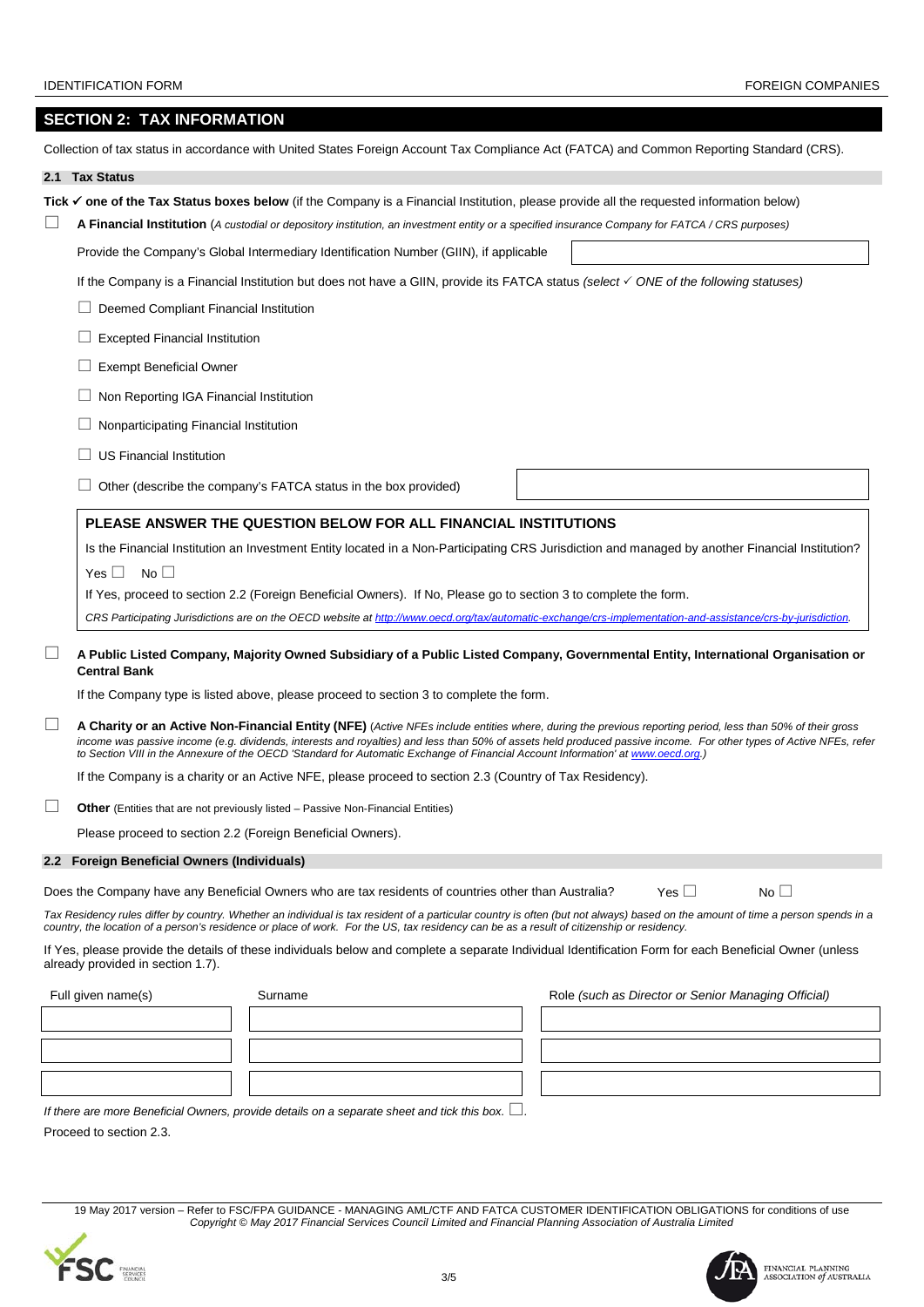#### IDENTIFICATION FORM **FOREIGN** COMPANIES

Is the Company a tax resident of a country other than Australia? Yes  $\Box$  No  $\Box$ 

If Yes, please provide the Company's country of tax residence and tax identification number (TIN) or equivalent below. If the Company is a tax resident of more than one other country, please list all relevant countries below.

If No, please proceed to section 3 to complete the form.

*A TIN is the number assigned by each country for the purposes of administering tax laws. This is the equivalent of a Tax File Number in Australia or an Employer Identification Number in the US. If a TIN is not provided, please list one of the three reasons specified (A, B or C) for not providing a TIN.*



*If there are more countries, provide details on a separate sheet and tick this box..*

**Reason A** The country of tax residency does not issue TINs to tax residents

**Reason B** The Company has not been issued with a TIN

**Reason C** The country of tax residency does not require the TIN to be disclosed

# **SECTION 3: FOREIGN COMPANY VERIFICATION PROCEDURE**

Identification documentation is to be provided to verify the information listed in one of the verification procedure described below (either the standard verification procedure for companies registered with ASIC, the standard verification procedure for companies not registered with ASIC or the simplified verification procedure for Public Listed companies, Majority Owned Subsidiaries of Australian Public Listed companies or companies regulated in Australia as described in section 1.6 of this form).

|                                                                                                                                                                                                                     | Standard verification procedure for Foreign Companies registered with ASIC                                                  |  |  |  |  |
|---------------------------------------------------------------------------------------------------------------------------------------------------------------------------------------------------------------------|-----------------------------------------------------------------------------------------------------------------------------|--|--|--|--|
|                                                                                                                                                                                                                     | Information to be verified:                                                                                                 |  |  |  |  |
| $\circ$                                                                                                                                                                                                             | The full name of the Company as registered by ASIC                                                                          |  |  |  |  |
| $\circ$                                                                                                                                                                                                             | The ARBN issued to the Company                                                                                              |  |  |  |  |
| $\circ$                                                                                                                                                                                                             | Whether it is registered by a foreign registration body and if so, whether it is registered as a private or public Company. |  |  |  |  |
| Tick $\checkmark$                                                                                                                                                                                                   | <b>Verification options</b> (select one of the following options used to verify the Company)                                |  |  |  |  |
|                                                                                                                                                                                                                     |                                                                                                                             |  |  |  |  |
|                                                                                                                                                                                                                     | Perform a search of the relevant ASIC database.                                                                             |  |  |  |  |
|                                                                                                                                                                                                                     | Perform a search of the relevant foreign registration body.                                                                 |  |  |  |  |
| If the ASIC or foreign registration body database is not reasonably available, an original or certified copy of the certification of registration<br>issued by ASIC or by the relevant foreign registration body. * |                                                                                                                             |  |  |  |  |
|                                                                                                                                                                                                                     |                                                                                                                             |  |  |  |  |
|                                                                                                                                                                                                                     | Standard verification procedure for Foreign Companies NOT registered with ASIC                                              |  |  |  |  |
|                                                                                                                                                                                                                     | Information to be verified:                                                                                                 |  |  |  |  |

o *The full name of the Company* 

o *Whether it is registered by a foreign registration body and if so whether it is registered as a private or public Company*

o *the identification number issued to the Company*

| Tick $\checkmark$ | <b>Verification options</b> (select one of the following options used to verify the Company)                                                                                                                                                      |
|-------------------|---------------------------------------------------------------------------------------------------------------------------------------------------------------------------------------------------------------------------------------------------|
|                   | Perform a search of the relevant foreign registration body.                                                                                                                                                                                       |
|                   | If the foreign registration body database is not reasonably available, an original or certified copy of the certification of registration issued by<br>the relevant foreign registration body. *                                                  |
|                   | Where the above means are unavailable, a disclosure certificate from the Company given by an individual acting as agent of the Company<br>(where the agent has been verified). See your licensee for other disclosure certificate requirements. * |



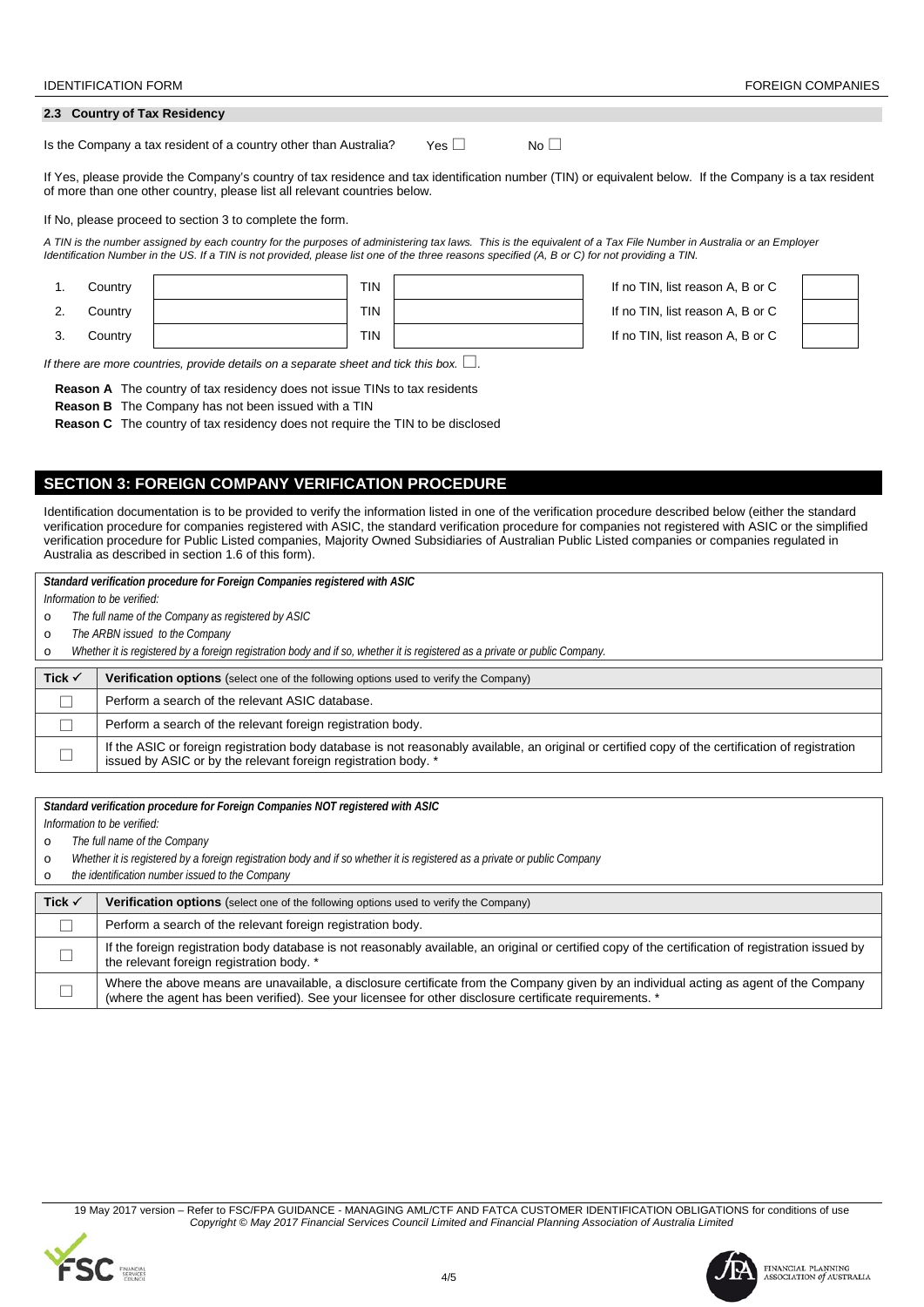*Simplified verification procedure for a regulated Company, a listed Company or a majority owned subsidiary of an Australian listed Company (as described in section 1.6 of this form) Information to be verified:*

o *The full name of the Company* 

o *That the Company is a regulated Company, a listed Company or a majority owned subsidiary of an Australian listed Company (whichever is applicable)*

| Tick $\checkmark$ | <b>Verification options</b> (select one of the following options used to verify the Company)                           |
|-------------------|------------------------------------------------------------------------------------------------------------------------|
|                   | Perform a search of the relevant financial market.                                                                     |
|                   | Perform a search of the relevant ASIC database.                                                                        |
|                   | Perform a search of the licence or other records of the relevant Commonwealth, State or Territory statutory regulator. |
|                   | A public document issued by the Company. *                                                                             |

*\* Documents that are written in a language that is not English must be accompanied by an English translation prepared by an accredited translator.* 

#### *IMPORTANT NOTE:*

- *Ensure that individual customer ID Forms have been provided for the Company's Beneficial Owners as per 1.7 AND*
- *Attach a legible certified copy of the ID documentation used to verify the Company (and any required translation) OR*
- *Alternatively, if agreed between your licensee and the product issuer, complete the Record of Verification Procedure section below and DO NOT attach copies of the ID Documents*

## **SECTION 4: RECORD OF VERIFICATION PROCEDURE**

| <b>ID DOCUMENT DETAILS</b>               | Document 1       |                 |                       | Document 2 (if required)    |               |                |
|------------------------------------------|------------------|-----------------|-----------------------|-----------------------------|---------------|----------------|
| Verified From                            | Performed search | $\Box$ Original | $\Box$ Certified copy | Performed search<br>$\perp$ | Original<br>⊔ | Certified copy |
| Document Issuer / Website                |                  |                 |                       |                             |               |                |
| <b>Public Document Type</b>              |                  |                 |                       |                             |               |                |
| Issue date / Search date                 |                  |                 |                       |                             |               |                |
| <b>Accredited English</b><br>Translation | ⊿ N/A            | Sighted         |                       | N/A<br>$\mathbf{1}$         | Sighted       |                |

By completing and signing this Record of Verification Procedure I declare that:

• an identity verification procedure has been completed in accordance with the AML/CTF Rules, in the capacity of an AFSL holder or their authorised representative;

- individual customer ID Forms have been provided for the Company's Beneficial Owners (where applicable) and
- the tax information provided is reasonable considering the documentation provided.

| AFS Licensee Name             | AFSL No.                          |  |
|-------------------------------|-----------------------------------|--|
| Representative/ Employee Name | Phone No.                         |  |
| Signature                     | Date<br>Verification<br>Completed |  |

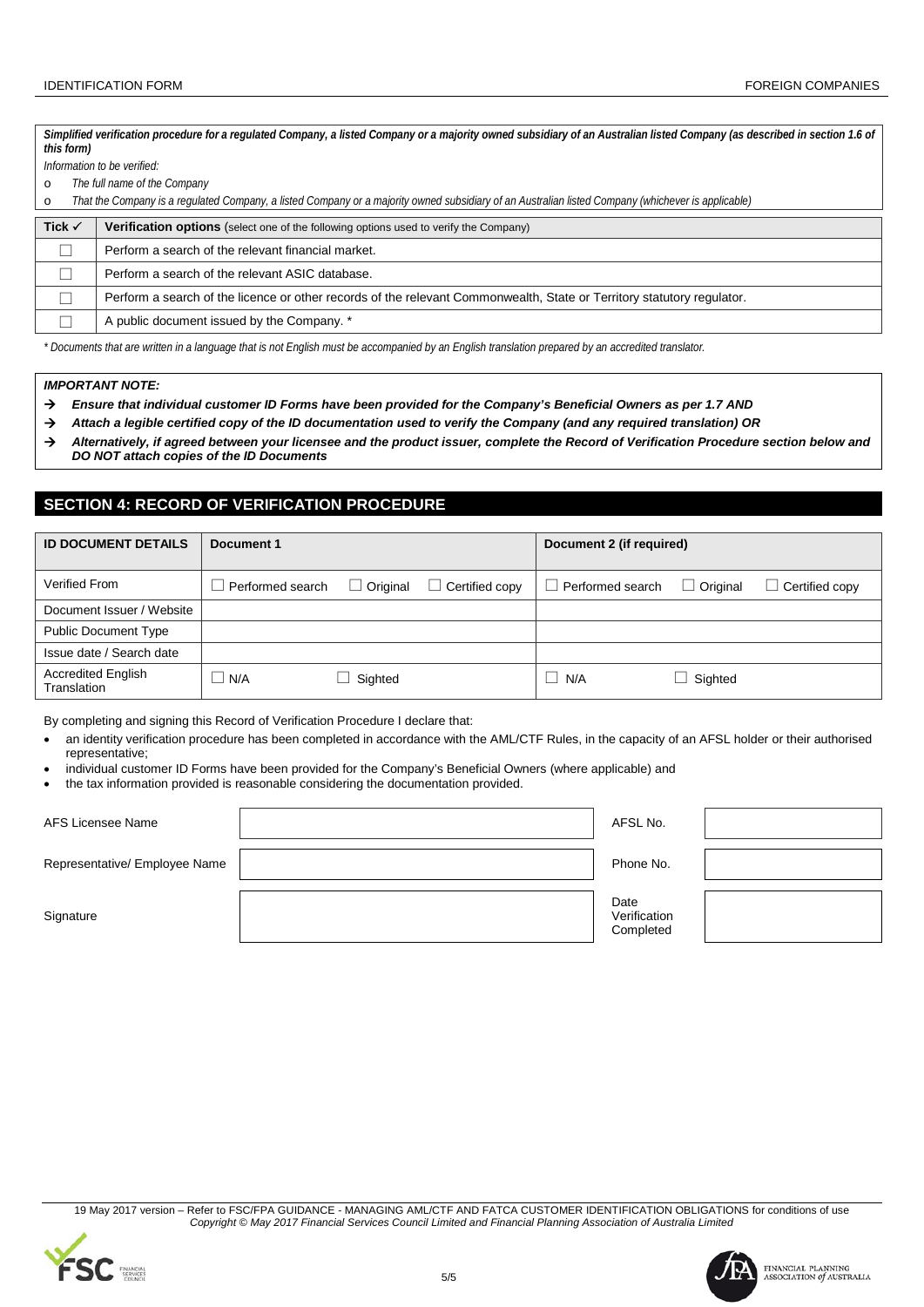

# **IDENTIFICATION FORM AUSTRALIAN REGULATED TRUSTS (Including Self-Managed Super Funds)**



#### *GUIDE TO COMPLETING THIS FORM*

- *o This form is for AUSTRALIAN REGULATED TRUSTS only. Australian Regulated Trusts include self-managed super funds, registered managed investment schemes, unregistered managed investment schemes, government superannuation funds or other Trusts subject to the regulatory oversight of an Australian regulator.*
- *o For Trusts that are not subject to the oversight an Australian regulator, complete the UNREGULATED AUSTRALIAN TRUSTS & FOREIGN TRUSTS IDENTIFICATION FORM.*
- *o Collect information about the Trust and one Trustee. The identity of the Trust must be verified (not the Trustee).*
- *o Tax information must be collected from an authorised representative of the Trust*
- *o Complete all applicable sections of this form in BLOCK LETTERS.*

# **SECTION 1: REGULATED TRUST IDENTIFICATION PROCEDURE**

#### **Section 1.1: General Information**

| <b>Full name of Trust</b> |  |
|---------------------------|--|
|                           |  |

| Full name of Trust                                                  |  |
|---------------------------------------------------------------------|--|
| Country where trust established<br>(only required if not Australia) |  |
| Full business name of trustee in<br>respect of the trust (if any)   |  |

#### **Section 1.2: Type of Regulated Trust**

| Tick $\checkmark$ | Select one of the following type of Regulated Trust                                                                                                                                                                                               |
|-------------------|---------------------------------------------------------------------------------------------------------------------------------------------------------------------------------------------------------------------------------------------------|
|                   | <b>Self-Managed Superannuation Fund</b>                                                                                                                                                                                                           |
|                   | Provide the SMSF's ABN                                                                                                                                                                                                                            |
|                   | Registered managed investment scheme                                                                                                                                                                                                              |
|                   | Provide Australian Registered Scheme Number (ARSN)                                                                                                                                                                                                |
|                   | Unregistered managed investment scheme (Where the scheme is not registered by ASIC, only has wholesale clients and does not<br>make small scale offerings to which section 1012E of the Corporations Act 2001 applies)                            |
|                   | Provide the unregistered managed investment scheme's ABN                                                                                                                                                                                          |
|                   | Government superannuation fund                                                                                                                                                                                                                    |
|                   | Provide name of the legislation establishing the fund                                                                                                                                                                                             |
|                   | Other regulated Trust (A trust that is subject to the regulatory oversight of a Commonwealth, State or Territory statutory regulator such<br>as an approved deposit fund, a pooled superannuation trust or an APRA-regulated superannuation fund) |
|                   | Provide name of the regulator (e.g. ASIC, APRA, ATO)                                                                                                                                                                                              |
|                   | Provide the Trust's ABN or registration/licensing details                                                                                                                                                                                         |

Other types of Trusts (e.g. family, unit, charitable, estate) or Trusts regulated by a foreign regulatory body should complete the **UNREGULATED AUSTRALIAN TRUSTS & FOREIGN TRUSTS IDENTIFICATION FORM**, rather than this form.

# **SECTION 2: TRUSTEE IDENTIFICATION PROCEDURE** (Please complete **EITHER** section 2.1 **OR** section 2.2)

For Australian Regulated Trusts, identification information is required for one of the Trustees. This information is only required for one Trustee, even if the Trust has a number of Trustees. Please provide identification information for either an individual Trustee (section 2.1) or a corporate Trustee (section 2.2).

#### **Section 2.1: Individual Trustee** (To be completed if the selected Trustee is an individual)

| Full given name(s)                             | Surname             | Date of Birth (dd/mm/yyyy) |
|------------------------------------------------|---------------------|----------------------------|
|                                                |                     |                            |
| Residential Address (PO Box is not acceptable) |                     |                            |
| <b>Street</b>                                  |                     |                            |
| Suburb<br><b>State</b>                         | Postcode<br>Country |                            |
|                                                | ΟR                  |                            |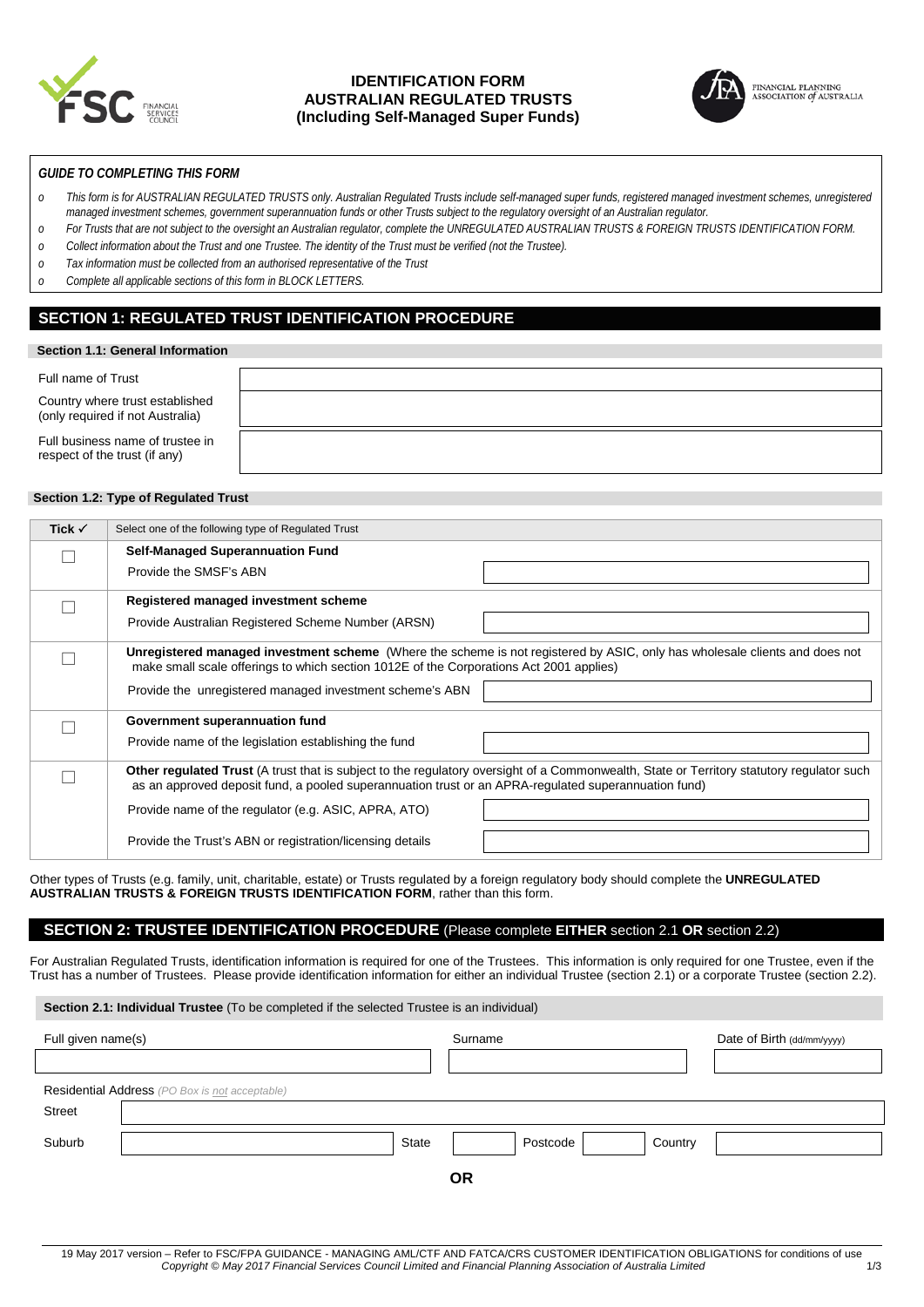| Section 2.2: Company Trustee (To be completed if the selected Trustee is an Australian Company. If the selected Trustee is a foreign company then<br>complete the FOREIGN COMPANY IDENTIFICATION FORM in addition to this form)                                                                                                                                                                                                                                                                                                                                                                                                                   |  |              |  |          |         |  |
|---------------------------------------------------------------------------------------------------------------------------------------------------------------------------------------------------------------------------------------------------------------------------------------------------------------------------------------------------------------------------------------------------------------------------------------------------------------------------------------------------------------------------------------------------------------------------------------------------------------------------------------------------|--|--------------|--|----------|---------|--|
| 2.2.1 Company Details                                                                                                                                                                                                                                                                                                                                                                                                                                                                                                                                                                                                                             |  |              |  |          |         |  |
| Full name as registered by ASIC                                                                                                                                                                                                                                                                                                                                                                                                                                                                                                                                                                                                                   |  |              |  |          |         |  |
| <b>ACN</b>                                                                                                                                                                                                                                                                                                                                                                                                                                                                                                                                                                                                                                        |  |              |  |          |         |  |
| Registered Office Address (PO Box is not acceptable)<br><b>Street</b>                                                                                                                                                                                                                                                                                                                                                                                                                                                                                                                                                                             |  |              |  |          |         |  |
| Suburb                                                                                                                                                                                                                                                                                                                                                                                                                                                                                                                                                                                                                                            |  | <b>State</b> |  | Postcode | Country |  |
| Principal Place of Business (if any) (PO Box is not acceptable)                                                                                                                                                                                                                                                                                                                                                                                                                                                                                                                                                                                   |  |              |  |          |         |  |
| <b>Street</b>                                                                                                                                                                                                                                                                                                                                                                                                                                                                                                                                                                                                                                     |  |              |  |          |         |  |
| Suburb                                                                                                                                                                                                                                                                                                                                                                                                                                                                                                                                                                                                                                            |  | <b>State</b> |  | Postcode | Country |  |
| 2.2.2 Company Type (Select one of the following company types)<br>Public (companies whose name does NOT include the word Pty or proprietary; generally listed companies), proceed to section 3<br>Proprietary (companies whose name ends with Proprietary Ltd or Pty Ltd; also known as private companies), proceed to section 2.2.3<br>2.2.3 Directors (To be completed for proprietary companies, not required for public companies as per 2.2.2)<br>Provide the names of all directors.<br>Full given name(s)<br>Surname<br>1<br>2<br>3<br>4<br>If there are more directors, provide details on a separate sheet and tick this box $\square$ . |  |              |  |          |         |  |
| <b>SECTION 3: TAX INFORMATION</b><br>Collection of tax status in accordance with the United States Foreign Account Tax Compliance Act (FATCA) and Common Reporting Standard (CRS).<br>Regulated super funds (Self-Managed Superannuation Funds, APRA regulated super funds, government super funds or pooled superannuation trusts)<br>are not required to complete section 3 and can proceed to section 4.                                                                                                                                                                                                                                       |  |              |  |          |         |  |
| 3.1 Tax Status                                                                                                                                                                                                                                                                                                                                                                                                                                                                                                                                                                                                                                    |  |              |  |          |         |  |
| Provide the Trust's Global Intermediary Identification Number (GIIN), if applicable                                                                                                                                                                                                                                                                                                                                                                                                                                                                                                                                                               |  |              |  |          |         |  |
| If the Trust is a Financial Institution but does not have a GIIN, provide its FATCA status (select $\checkmark$ ONE of the following statuses)                                                                                                                                                                                                                                                                                                                                                                                                                                                                                                    |  |              |  |          |         |  |
| Deemed Compliant Financial Institution                                                                                                                                                                                                                                                                                                                                                                                                                                                                                                                                                                                                            |  |              |  |          |         |  |
| <b>Excepted Financial Institution</b>                                                                                                                                                                                                                                                                                                                                                                                                                                                                                                                                                                                                             |  |              |  |          |         |  |

- Exempt Beneficial Owner
- Non Reporting IGA Financial Institution
- (If the Trust is a Trustee-Documented Trust, provide the Trustee's GIIN)
- **Nonparticipating Financial Institution**
- Other (describe the Trust's FATCA status in the box provided)



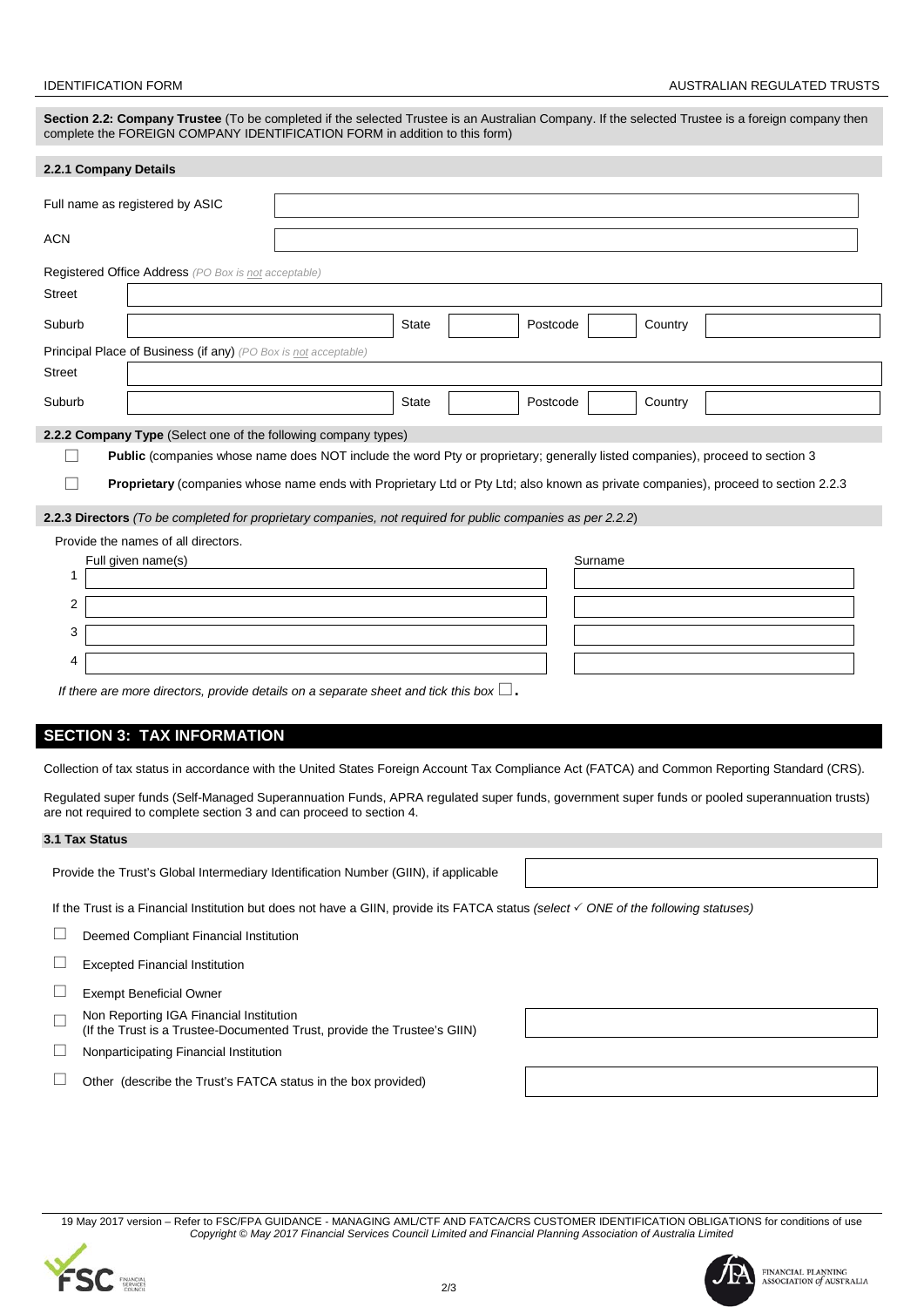# **SECTION 4: REGULATED TRUST VERIFICATION PROCEDURE**

#### *Regulated Trust Verification procedure:*

*Information to be verified:*

- *o Full name of the Trust*
- *o That the Trust is a Self-Managed super fund; registered managed investment scheme, unregistered managed investment scheme, government superannuation fund or other regulated Trust, as applicable*

| Tick √ | <b>Verification options</b> (select one of the following options used to verify the Trust)                                      |  |
|--------|---------------------------------------------------------------------------------------------------------------------------------|--|
|        | Perform a search of the ASIC, ATO or relevant regulator's website (e.g. "Super Fund Lookup" at www.abn.business.gov.au).        |  |
|        | A copy of an offer document of the managed investments scheme (e.g. a copy of a Product Disclosure Statement)                   |  |
|        | A copy or relevant extract of the legislation establishing the government superannuation fund sourced from a government website |  |

#### *IMPORTANT NOTE:*

- *Attach a legible certified copy of the ID documentation used to verify the Trust OR*
- *Alternatively, if agreed between your licensee and the product issuer, complete the Record of Verification Procedure section below and DO NOT attach copies of the ID Documents*

# **SECTION 5: RECORD OF VERIFICATION PROCEDURE**

| <b>ID DOCUMENT</b>                | Document 1                          | Document 2                                                    |                |
|-----------------------------------|-------------------------------------|---------------------------------------------------------------|----------------|
| Verified From                     | $\Box$ Original<br>Performed search | $\Box$ Certified copy $\Box$ Performed search $\Box$ Original | Certified copy |
| Document Issuer / Website         |                                     |                                                               |                |
| Document Type / Search<br>details |                                     |                                                               |                |
| Issue date / Search date          |                                     |                                                               |                |

By completing and signing this Record of Verification Procedure I declare that:

- an identity verification procedure has been completed in accordance with the AML/CTF Rules, in the capacity of an AFSL holder or their authorised representative and
- the tax information provided is reasonable considering the documentation provided.

#### AFS Licensee Name AFSL No. AFSL No.

**Signature** 

Representative/ Employee Name Phone No. 2012 12:30 No. 2012 12:30 No. 2012 12:30 No. 2012 12:30 No. 2012 12:30

Date Verification Completed



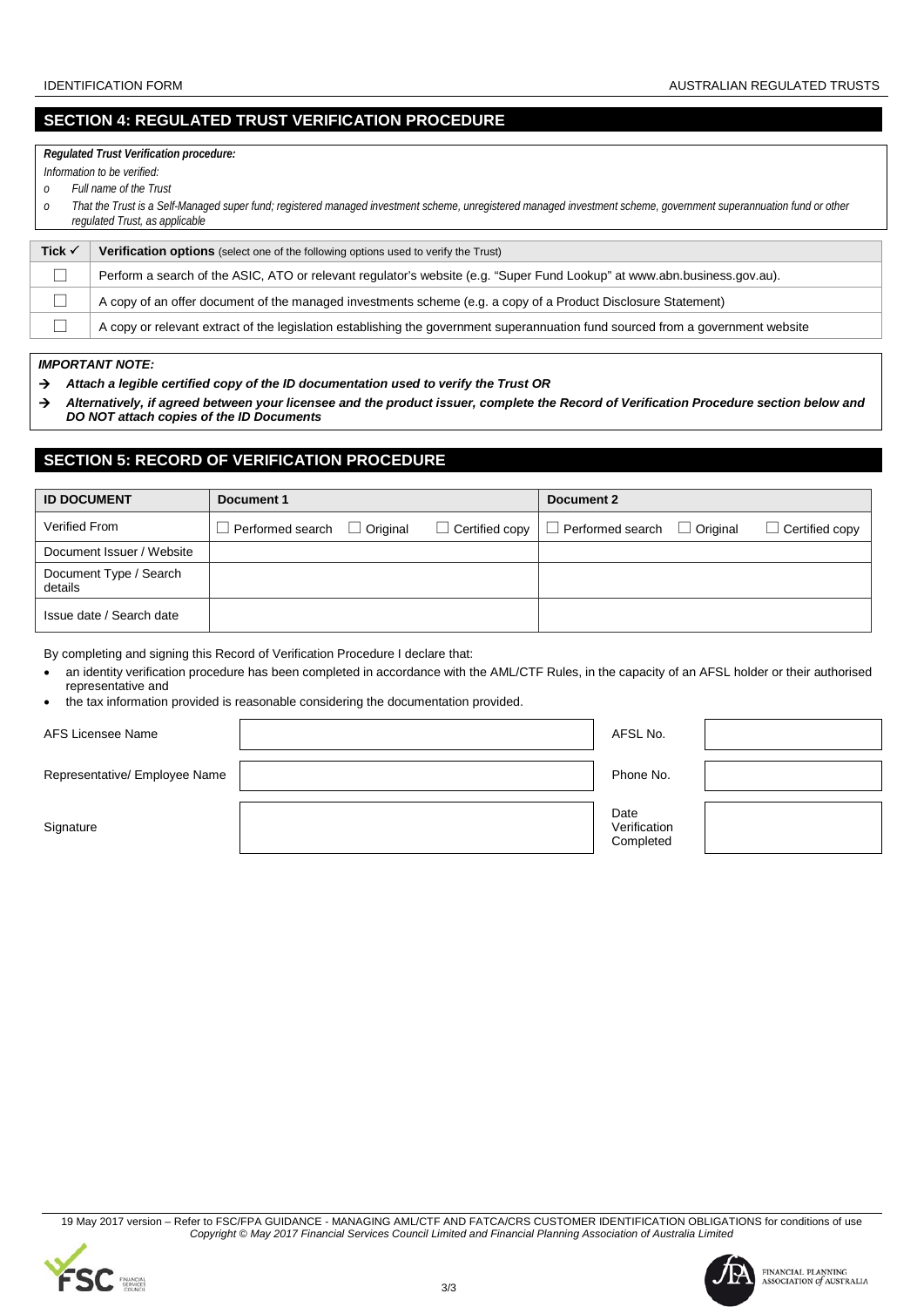

# **IDENTIFICATION FORM UNREGULATED AUSTRALIAN TRUSTS & FOREIGN TRUSTS**



#### *GUIDE TO COMPLETING THIS FORM*

- *o This form is for all Trusts that are not subject to the oversight of an Australian statutory regulator. Trusts that are subject to the oversight of an Australian statutory regulator, including Self-Managed Superannuation Funds, should complete the AUSTRALIAN REGULATED TRUSTS AND TRUSTEES IDENTIFICATION FORM.*
- *o Provide information about the Trust (Section 1) and complete the Trust verification procedure (Section 3).*
- *o Provide details for ALL Trustees (Section.1.4) and provide a separate Customer ID Form for ONE of the Trustees.*
- *o Provide details for the Trust's Beneficial Owners (Section 1.5) and provide separate INDIVIDUAL ID Forms for each of these Beneficial Owners.*
- *o Tax information must be collected from an authorised representative of the Trust*
- *o Complete all applicable sections of this form in BLOCK LETTERS.*

# **SECTION 1: TRUST IDENTIFICATION PROCEDURE**

| 1.1 General Information                                                   |  |
|---------------------------------------------------------------------------|--|
| Full name of the Trust                                                    |  |
| Full business name of the Trustee<br>in respect of the Trust (if any)     |  |
| Country where Trust established<br>(if not established in Australia)      |  |
| Full Name of Settlor/s*                                                   |  |
| * The person/s who settles the initial sum or assets to create the Trust. |  |
| 1.2 Type of Unregulated Trust                                             |  |
|                                                                           |  |

| Tick √ | Select one of the following types of Trusts |                         |                           |
|--------|---------------------------------------------|-------------------------|---------------------------|
|        | <b>Family Trust</b>                         | <b>Charitable Trust</b> | <b>Testamentary Trust</b> |
|        | Other type<br>provide description           |                         |                           |

Self-managed superannuation funds, registered managed investment schemes, government superannuation funds or other regulated Trust should complete the **AUSTRALIAN REGULATED TRUSTS &TRUSTEES IDENTIFICATION FORM**, rather than this form.

#### **1.3 Beneficiaries Details**

Provide the names (1.3.1) and/or class/es (1.3.2) of the Trust's beneficiaries. Both the names and classes of beneficiaries must be provided (if the Trust has both named and class/es of beneficiaries).

#### 1.3.1 Named Beneficiaries

|                | Full Given / Entity name(s)                                                                                          | Surname |
|----------------|----------------------------------------------------------------------------------------------------------------------|---------|
|                |                                                                                                                      |         |
| 2              |                                                                                                                      |         |
| 3              |                                                                                                                      |         |
| $\overline{4}$ |                                                                                                                      |         |
|                | 1.3.2 Class/es of beneficiaries (e.g. unit holders, family members of named person, charitable organisations/causes) |         |
|                |                                                                                                                      |         |

*If there are more beneficiaries provide details on a separate sheet and tick this box* .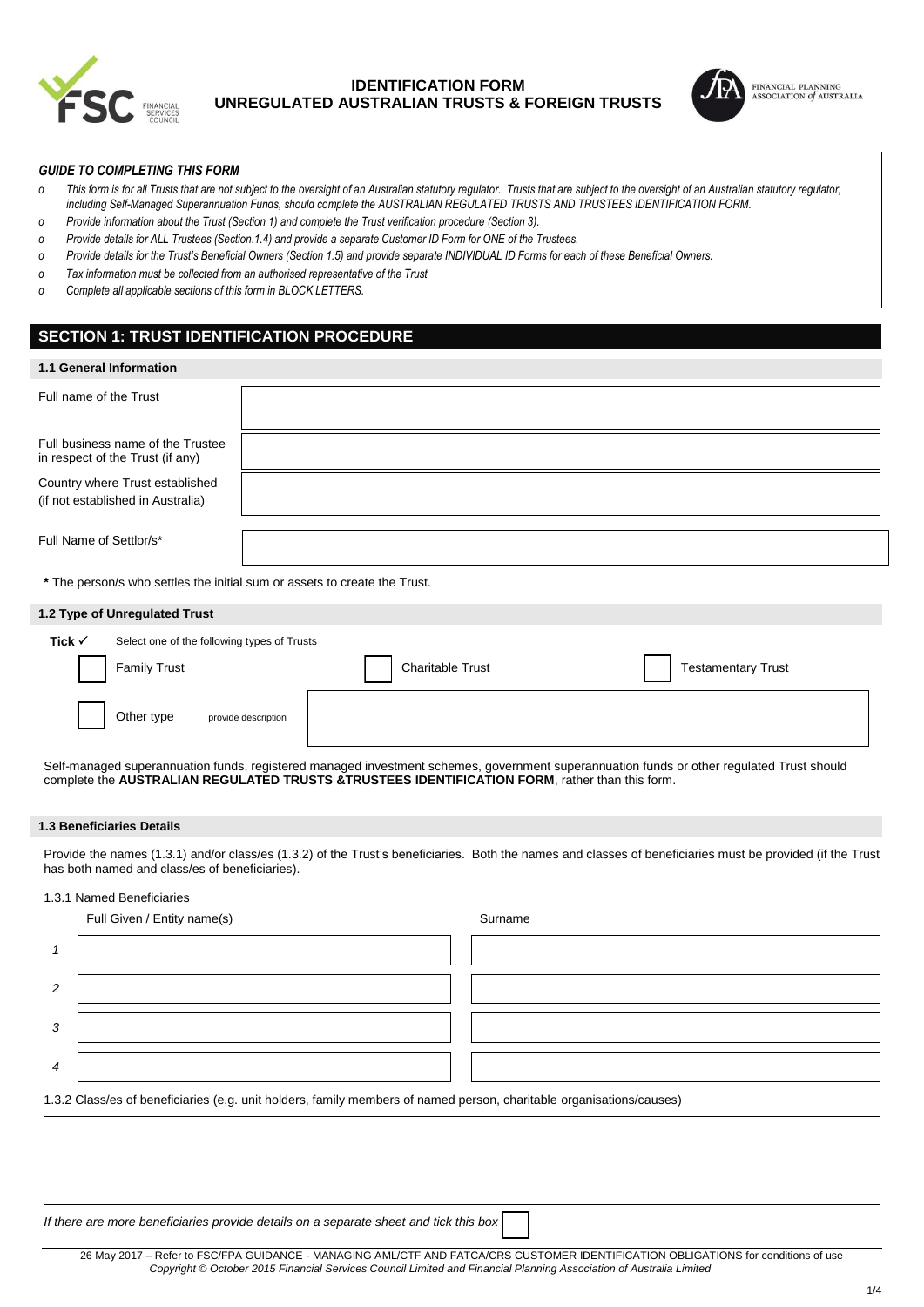#### **1.4 Trustee Details**

Provide the name & residential/business addresses of **ALL** of the Trustees below.

#### **Complete a separate Customer ID Form for ONE of these Trustees\***.

| <b>Trustee 1</b>                                                   | <b>Trustee 2</b>                                                   | Trustee 3                                                          |
|--------------------------------------------------------------------|--------------------------------------------------------------------|--------------------------------------------------------------------|
| Full given name(s)/ Company name                                   | Full given name(s)/ Company name                                   | Full given name(s)/ Company name                                   |
| Surname                                                            | Surname                                                            | Surname                                                            |
| <b>Residential/ Business Address</b><br>(PO Box is NOT acceptable) | <b>Residential/ Business Address</b><br>(PO Box is NOT acceptable) | <b>Residential/ Business Address</b><br>(PO Box is NOT acceptable) |
| Suburb<br><b>State</b><br>Postcode<br>Country                      | Suburb<br><b>State</b><br>Postcode<br>Country                      | Suburb<br><b>State</b><br>Country<br>Postcode                      |
|                                                                    |                                                                    |                                                                    |

*If there are more Trustees, provide their details on a separate sheet and tick this box* .

\*A Customer ID form should be completed for ONE of the Trustees based on the nature of this Trustee. For example, an INDIVIDUAL ID FORM should be completed for a Trustee who is an individual or an AUSTRALIAN COMPANY ID FORM for a Trustee that is an Australian Company**.** 

#### **1.5 Beneficial Ownership**

Provide the names of the individuals that directly or indirectly control\* the Trust. If this is confirmed to be the individual identified as the Trustee above, they must be listed again below to confirm that they are the Trust's Beneficial Owners.

\* includes control by acting as Trustee; or by means of Trusts, agreements, arrangements, understandings and practices; or exercising control through the capacity to direct the Trustees; or the ability to appoint or remove the Trustees.

#### **Complete separate individual customer ID Forms for each of these individuals (unless an individual Customer ID Form has already been provided for this individual as a Trustee or the Beneficial Owner of a Trustee that is an entity).**

| Full given name(s) | Surname | Role (such as Trustee or Appointer) |
|--------------------|---------|-------------------------------------|
|                    |         |                                     |
|                    |         |                                     |
|                    |         |                                     |
|                    |         |                                     |
|                    |         |                                     |

*Please Note: Beneficial Owner/s must be listed above and individual ID Forms completed for all Beneficial Owners.* 

*If there are more Beneficial Owners, provide details on a separate sheet and tick this box* .



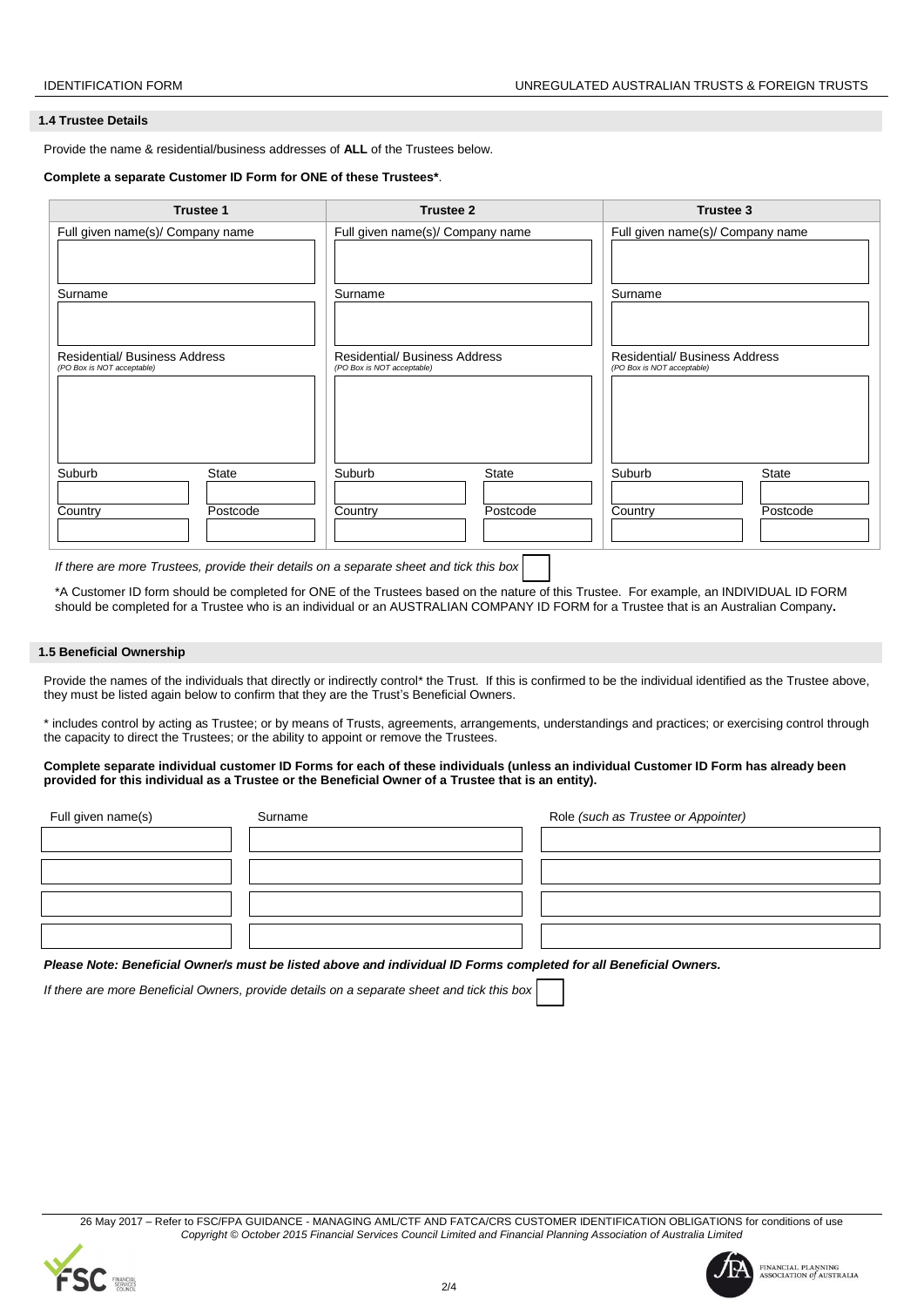# **SECTION 2: TAX INFORMATION**

| Collection of tax status in accordance with the United States Foreign Account Tax Compliance Act (FATCA) and Common Reporting Standard (CRS).                                                                                                                                                                                                                                                                                                                                |
|------------------------------------------------------------------------------------------------------------------------------------------------------------------------------------------------------------------------------------------------------------------------------------------------------------------------------------------------------------------------------------------------------------------------------------------------------------------------------|
| 2.1 Tax Status                                                                                                                                                                                                                                                                                                                                                                                                                                                               |
| Tick <del>V</del> one of the Tax Status boxes below (if the Trust is a Financial Institution, please provide all the requested information below)                                                                                                                                                                                                                                                                                                                            |
| <b>Financial Institution</b> (A custodial or depository institution, an investment entity or a specified insurance company for FATCA / CRS purposes)                                                                                                                                                                                                                                                                                                                         |
| Provide the Trust's Global Intermediary Identification Number (GIIN), if applicable                                                                                                                                                                                                                                                                                                                                                                                          |
| If the Trust is a Financial Institution but does not have a GIIN, provide its FATCA status (select $\checkmark$ ONE of the following status)                                                                                                                                                                                                                                                                                                                                 |
| Deemed Compliant Financial Institution                                                                                                                                                                                                                                                                                                                                                                                                                                       |
| <b>Excepted Financial Institution</b>                                                                                                                                                                                                                                                                                                                                                                                                                                        |
| <b>Exempt Beneficial Owner</b>                                                                                                                                                                                                                                                                                                                                                                                                                                               |
| Non Reporting IGA Financial Institution<br>(If the Trust is a Trustee-Documented Trust, provide the Trustee's GIIN)                                                                                                                                                                                                                                                                                                                                                          |
| Nonparticipating Financial Institution                                                                                                                                                                                                                                                                                                                                                                                                                                       |
| US Financial Institution                                                                                                                                                                                                                                                                                                                                                                                                                                                     |
| Other (describe the Trust's FATCA status in the box provided)                                                                                                                                                                                                                                                                                                                                                                                                                |
| PLEASE ANSWER THE QUESTION BELOW FOR ALL FINANCIAL INSTITUTIONS                                                                                                                                                                                                                                                                                                                                                                                                              |
| Is the Financial Institution an Investment Entity located in a Non-Participating CRS Jurisdiction and managed by another Financial Institution?                                                                                                                                                                                                                                                                                                                              |
| Yes $\Box$<br>No $\square$                                                                                                                                                                                                                                                                                                                                                                                                                                                   |
| If Yes, proceed to section 2.2 (Foreign Controlling Persons). If No, Please go to section 3 to complete the form.                                                                                                                                                                                                                                                                                                                                                            |
| CRS Participating Jurisdictions are on the OECD website at http://www.oecd.org/tax/automatic-exchange/crs-implementation-and-assistance/crs-by-jurisdiction.                                                                                                                                                                                                                                                                                                                 |
| <b>Australian Registered Charity or Deceased Estate</b>                                                                                                                                                                                                                                                                                                                                                                                                                      |
| If the Trust is an Australian Registered Charity or Deceased Estate, please proceed to section 3 to complete the form.                                                                                                                                                                                                                                                                                                                                                       |
| A Foreign Charity or an Active Non-Financial Entity (NFE) (Active NFEs include entities where, during the previous reporting period, less than 50% of their<br>gross income was passive income (e.g. dividends, interests and royalties) and less than 50% of assets held produced passive income. For other types of Active NFEs,<br>refer to Section VIII in the Annexure of the OECD 'Standard for Automatic Exchange of Financial Account Information' at www.oecd.org.) |
| If the Trust is a Foreign (non-Australian) Charity or an Active NFE, please proceed to section 2.3 (Country of Tax Residency).                                                                                                                                                                                                                                                                                                                                               |
| <b>Other</b> (Trusts that are not previously listed – Passive Non-Financial Entities))                                                                                                                                                                                                                                                                                                                                                                                       |
| Please proceed to section 2.2 (Foreign Controlling Persons).                                                                                                                                                                                                                                                                                                                                                                                                                 |
| 2.2 Foreign Controlling Persons (Individuals)                                                                                                                                                                                                                                                                                                                                                                                                                                |
| Are any of the Trust's Controlling Persons tax residents of countries other than Australia<br>Yes<br>No                                                                                                                                                                                                                                                                                                                                                                      |
| If the Trustee is a company, are any of this company's Controlling Persons tax residents of countries other than Australia<br>Yes<br>No                                                                                                                                                                                                                                                                                                                                      |
| * A Controlling Person is any individual who directly or indirectly exercises control over the Trust. For a Trust, this includes all Trustees, Settlors, Protectors or Beneficiaries.<br>For a Trustee company this includes any beneficial owners controlling more than 25% of the shares in the company or Senior Managing Officials.                                                                                                                                      |
| Tax Residency rules differ by country. Whether an individual is tax resident of a particular country is often (but not always) based on the amount of time a person spends in a<br>country, the location of a person's residence or place of work. For the US, tax residency can be as a result of citizenship or residency.                                                                                                                                                 |
| If Yes to either of the two questions above, please provide the details of these individuals below and complete a separate Individual Identification Form<br>for each Controlling Person (unless already provided as a Beneficial Owner).                                                                                                                                                                                                                                    |
| Full given name(s)<br>Role (such as Trustee or Beneficiary, etc. refer * below)<br>Surname                                                                                                                                                                                                                                                                                                                                                                                   |
|                                                                                                                                                                                                                                                                                                                                                                                                                                                                              |
|                                                                                                                                                                                                                                                                                                                                                                                                                                                                              |
|                                                                                                                                                                                                                                                                                                                                                                                                                                                                              |

*If there are more controlling persons, provide details on a separate sheet and tick this box..* 

Proceed to section 2.3.



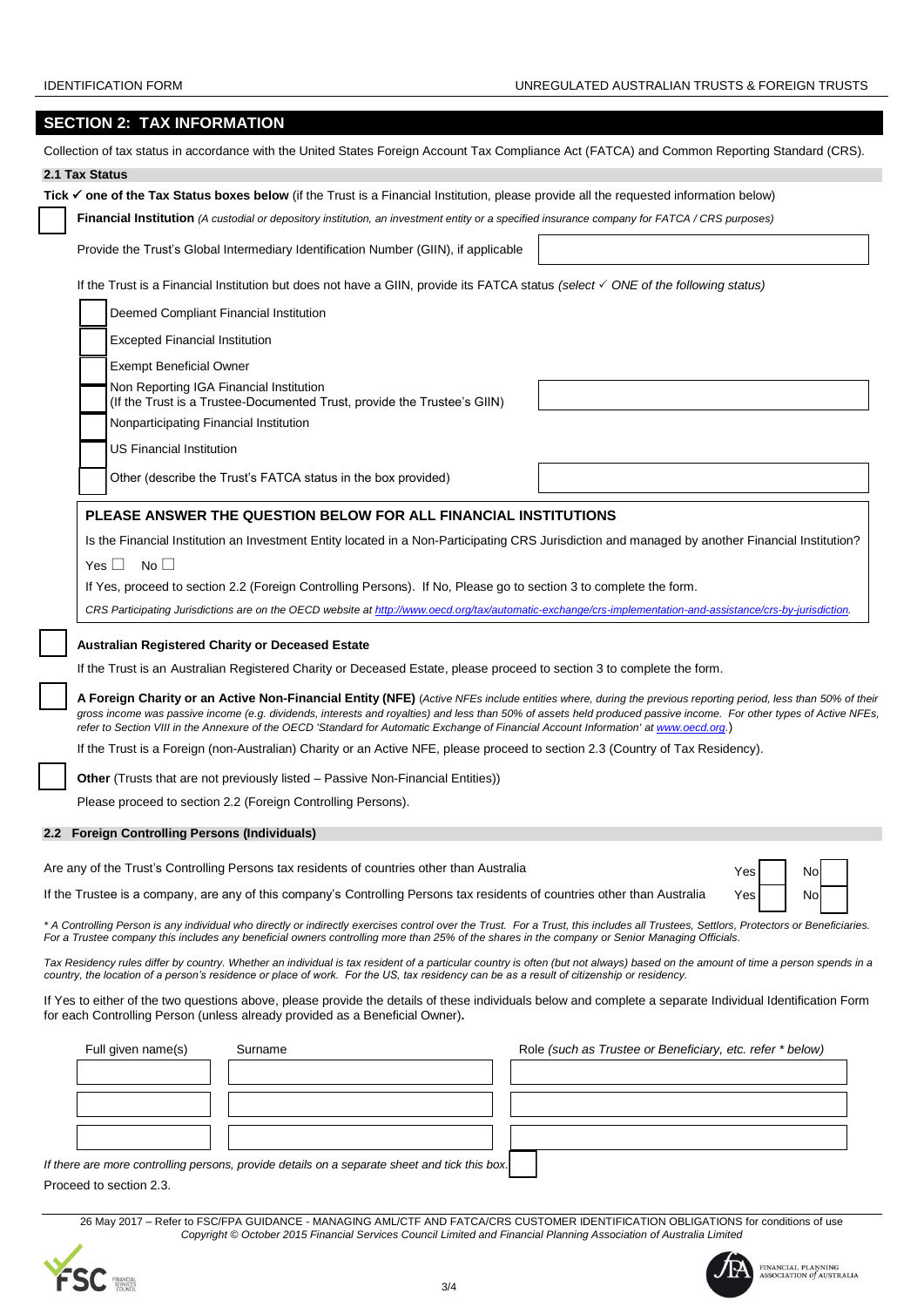#### **2.3 Country of Tax Residency**

Is the Trust a tax resident of a country other than Australia? Yes **Yes** No

If Yes, please provide the Trust's country of tax residence and tax identification number (TIN) or equivalent below. If the Trust is a tax resident of more than one other country, please list all relevant countries below.

If No, please proceed to section 3 to complete the form.

*A TIN is the number assigned by each country for the purposes of administering tax laws. This is the equivalent of a Tax File Number in Australia or a Employee Identification Number in the US. If a TIN is not provided, please list one of the three reasons specified (A, B or C) for not providing a TIN.*

|    | Country | <b>TIN</b> | If no TIN, list reason A, B or C |
|----|---------|------------|----------------------------------|
|    | Country | <b>TIN</b> | If no TIN, list reason A, B or C |
| 3. | Country | <b>TIN</b> | If no TIN, list reason A, B or C |
|    |         |            |                                  |

*If there are more countries, provide details on a separate sheet and tick this box..*

**Reason A** The country of tax residency does not issue TINs to tax residents

**Reason B** The Trust has not been issued with a TIN

**Reason C** The country of tax residency does not require the TIN to be disclosed

# **SECTION 3: UNREGULATED TRUST VERIFICATION PROCEDURE**

#### *Trust Verification procedure*

*Information to be verified: Full name of the Trust and Settlor/s name*

| Tick v | <b>Verification options</b> (select one or more of the following options used to verify the Trust)                                                                                                                                                                        |
|--------|---------------------------------------------------------------------------------------------------------------------------------------------------------------------------------------------------------------------------------------------------------------------------|
|        | An original or certified copy of the Trust Deed or if not reasonably available an original or certified extract of the Trust Deed *.<br>Extracts of Trust Deeds must include the name of the Trust, Trustees, Beneficiaries, Settlor/s and Appointers (where applicable). |

\* Documents that are written in a language that is not English must be accompanied by an English translation prepared by an accredited translator.

#### *IMPORTANT NOTE:*

- *Ensure that a customer ID Form has been provided for ONE of the Trustees as per 1.4 AND*
- *Ensure that individual customer ID Forms have been provided for the Trust's Beneficial Owners as per 1.5 AND*
- *Either attach a legible certified copy of the documentation used to verify the Trust (and any required translation) OR*
- *Alternatively, if agreed between your licensee and the product issuer, complete the Record of Verification Procedure section below, and DO NOT attach copies of the ID Documents*

# **SECTION 4: RECORD OF VERIFICATION PROCEDURE**

| <b>ID DOCUMENT DETAILS</b>     |  | Document 1 |  |                | Document 2 (if required) |                 |  |               |
|--------------------------------|--|------------|--|----------------|--------------------------|-----------------|--|---------------|
| Verified From                  |  | Original   |  | Certified Copy |                          | <b>Driginal</b> |  | ertified Copy |
| Document Issuer                |  |            |  |                |                          |                 |  |               |
| <b>Issue Date</b>              |  |            |  |                |                          |                 |  |               |
| <b>Expiry Date</b>             |  |            |  |                |                          |                 |  |               |
| Document Number                |  |            |  |                |                          |                 |  |               |
| Accredited English Translation |  | N/A        |  | Sighted        |                          | N/A             |  | Sighted       |

By completing and signing this Record of Verification Procedure I declare that:

- an identity verification procedure has been completed in accordance with the AML/CTF Rules, in the capacity of an AFSL holder or their authorised representative;
- Customer ID Forms have been provided for one of the Trust's Trustees;
- Individual Customer ID Forms have been provided for all of the Trust's Beneficial Owners and
- the tax information provided is reasonable considering the documentation provided.

| AFS Licensee Name             | AFSL No.                          |  |
|-------------------------------|-----------------------------------|--|
| Representative/ Employee Name | Phone No.                         |  |
| Signature                     | Date<br>Verification<br>Completed |  |